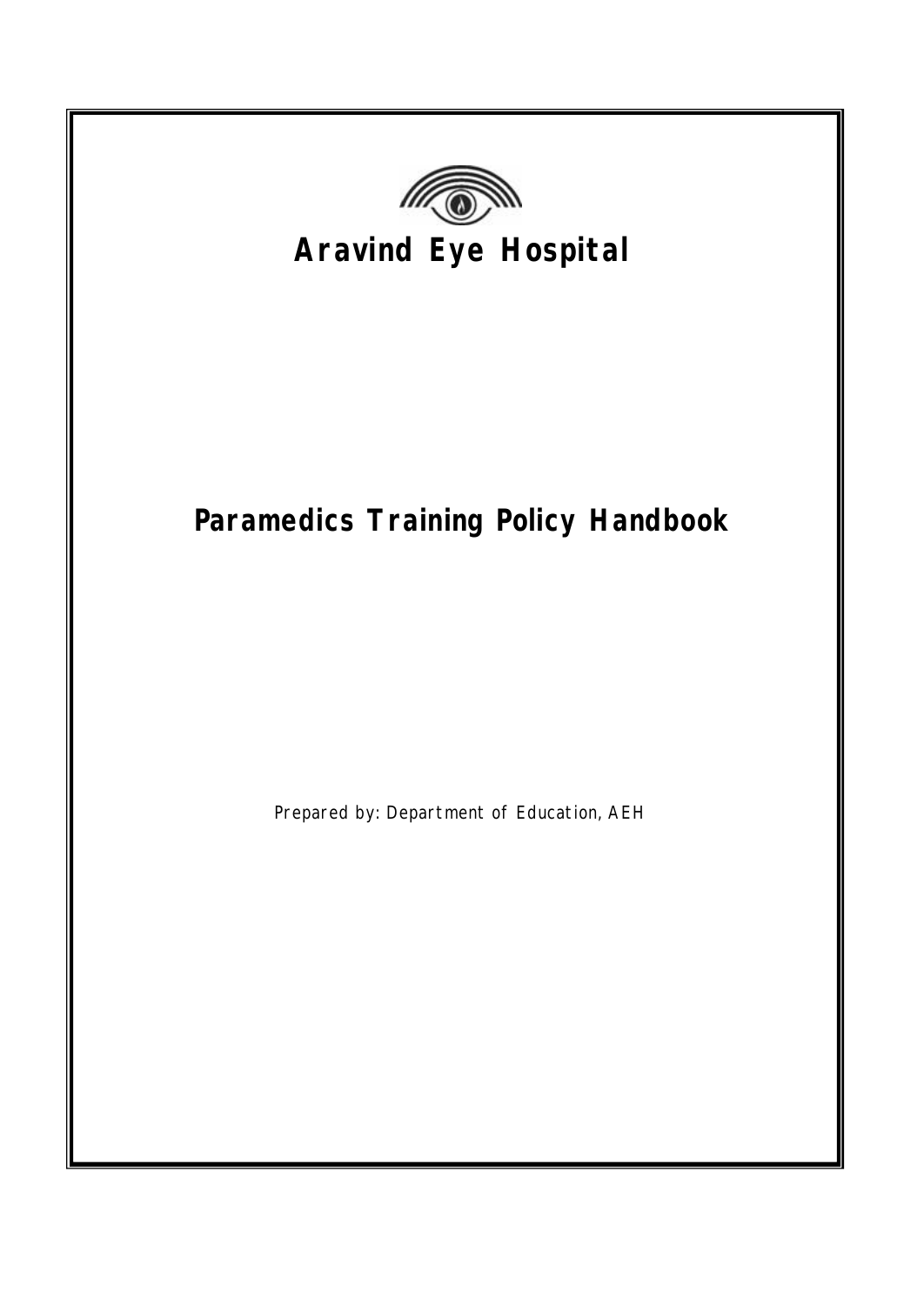# MISSION

**"To eradicate Needless blindness by providing appropriate, compassionate and quality eye care for all"**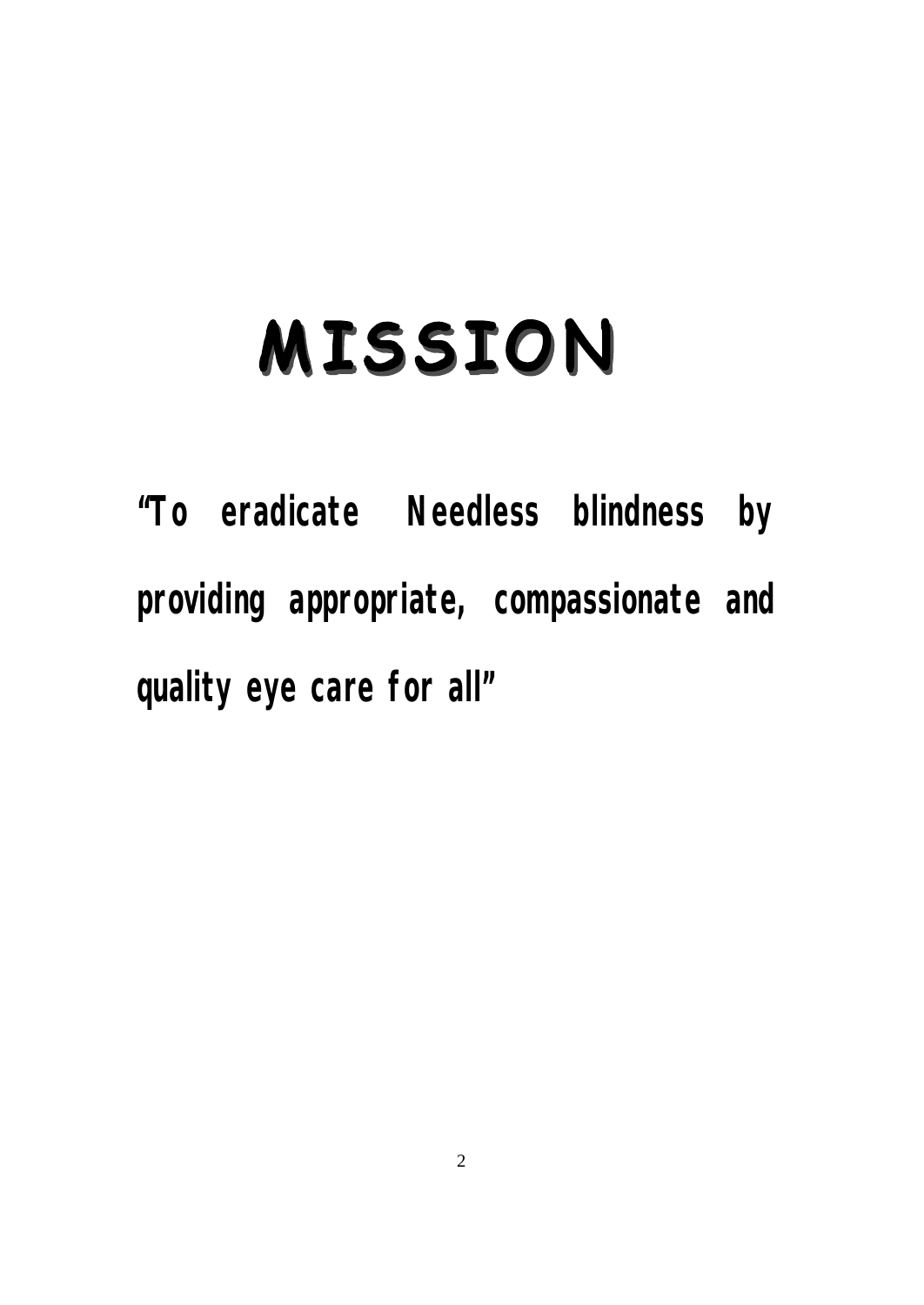$\bigwedge$ ravind Eye Clinic was started with the Aim "to provide high volume, high quality eye care at an affordable cost to all both rich and poor in support of a common vision of the prevention and eradication of needless blindness". Compassionate and high quality patient care comes through our committed and highly skilled staff.

To help our Ophthalmic Paramedics to establish a training strategy, **our role could be** to further assist them to identify our organization's unique **competencies, sets of behaviour** and **values** and most importantly how they can be applied in our organization by utilizing a level of function in a specific perspective. In this view, these strategies will add a touch of professionalism to assure maximum employee competence through training and development programs. This consistent policy frame work will also improve the Paramedic efficiency; meet organizational needs; encourage employee self-development; and life-long learning.

#### **The purpose of this policy is:**

- To improve the quality of selection decisions and promote consistency and fairness in the recruitment process for Clinical Ophthalmic Assistants, Housekeepers, Reception and Patient counselors at all Aravind locations.
- The policy will act as a reference point for those individuals involved in the recruitment process, their responsibilities and the main principles that underpin it.
- Providing direction, guidance and assistance to the operating units in developing training programs.
- Evaluating program effectiveness, courses and costs as required.
- Procuring training when necessary.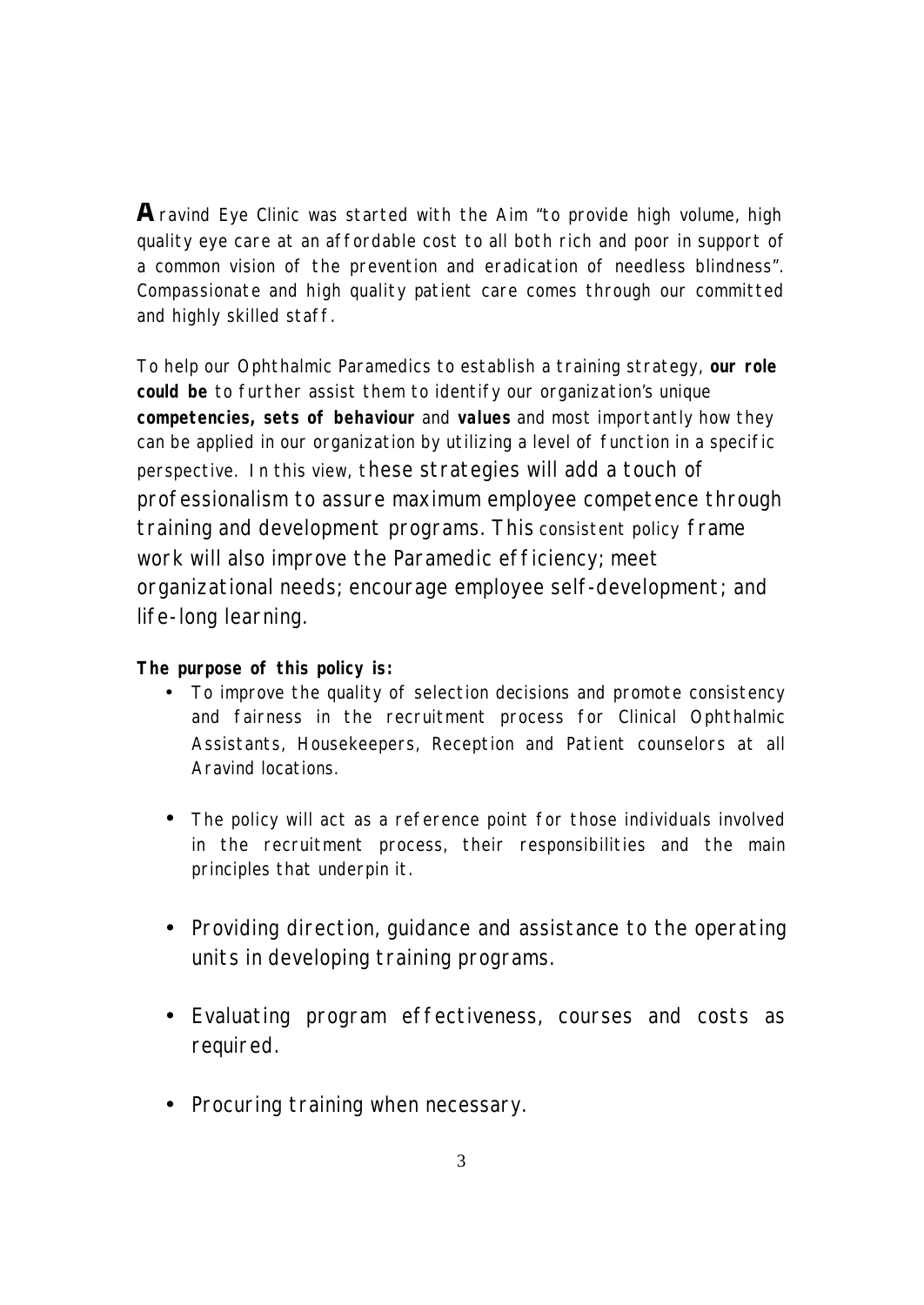#### **Main Principles and Guidelines:**

The main principles and guidelines underlying the policy are:

- The right person for the right job will be recruited so that only those candidates who meet the selection criteria will be appointed.
- A standard application form will be used to record candidate information.
- Candidates will always be aware of what the next stage of the process is.
- A member of the senior **Top Management, Joint Director, Program Director, Nursing training team** will also be on the interview panel.
- Selection tests will be designed and conducted in collaboration with a member of the human resources development team.
- Successful candidates will be informed of the result of the interview within 10 days.

#### **Aravind Eye Hospital Paramedical Training Program**

- 1. Out Patient Department
- 2. Refraction
- 3. Operation Theatre
- 4. In Patient Department / Ward
- 5. Optical Technicians
- 6. Optical Sales
- 7. Patient Counselors
- 8. Reception
- 9. House Keeping
- 10. Catering
- **Aurolab** 
	- **a. IOL section**
	- **b. Pharmaceuticals**
	- **c. Suture Needles**
	- **d. Hearing Aid**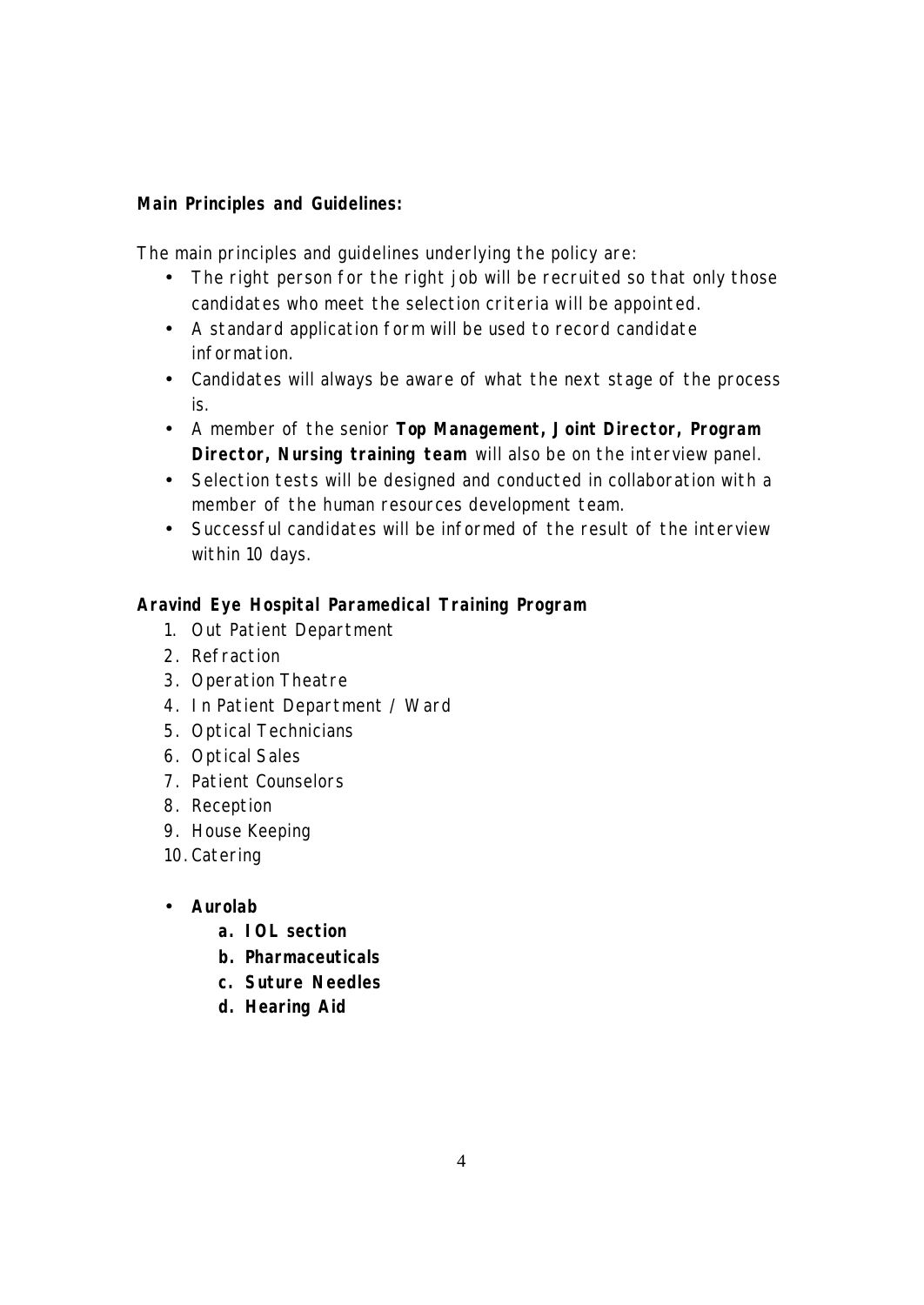#### **As per the Recruiting Strategy:**

Aravind Eye Care System sets out to recruit individuals from Rural communities, who demonstrate the potential to develop the required skills through our training programs – candidate qualifications being equal, priority will be given to those from low income families.

#### **Strategy I - Manpower requirement:**

- Our Paramedical recruitment will be purely based on our manpower requirement in the base as well as in the satellite hospitals.
- The manpower requirements should be given in detail to the Aravind base hospital before the **end of April every year**.
- Man power requirement should include:
	- a. No of paramedics resigning (Reason specify)
	- b. Future project extension if any
	- c. Existing manpower (Number)
	- d. Levels of Paramedics (Junior trainee / senior level) that is requested in the manpower.
	- e. Justification for the requested manpower.
- The candidates will be recruited ones a year except for odd times.
- The requested manpower for all the Aravind satellite hospitals will be supplied only after the completion of the 4 months basic training (e.g. **November** 2006 **every year**).

#### **a. Advertisement about the training:**

- Advertisements will be through word of mouth
- Display on all the Aravind Hospital notice board for 15 days time. (by the **end of April to the Second week of May every year**).
- Common notice board for staff & Hostelites, and in the Patient Lounge & Coffee shop.

#### **b. Printed Application Forms:**

Aravind Eye Hospital **Madurai** will supply the printed Application forms to all the satellite hospitals in the **first week of May every year**.

*(The Nursing Superintendent will take the responsibility in the base hospital and the Nursing Superintendent of the satellite Aravind, will be responsible to ensure that they have received the applications on time).*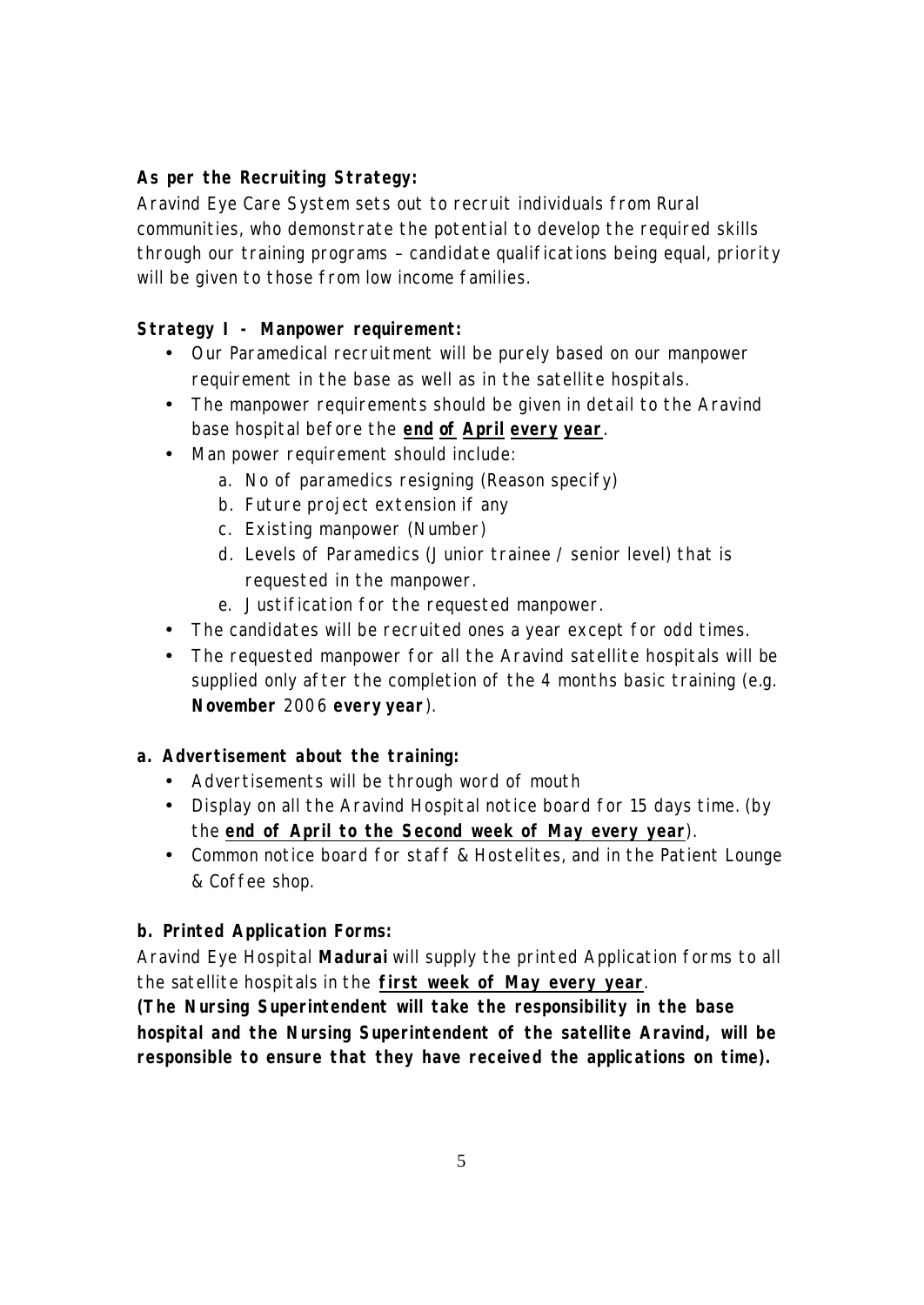#### **c. Application issue:**

- Admission criteria will be **+2** and for catering helpers it will be **SSLC passed. Fail candidates cannot be admitted in any of the departments.**
- Applications will be issued from the **after the +2 results are declared and the mark sheets are distributed.**
- Applications must be received by the candidate / Parent / one of their close relatives / to the staff.
- The application will be issued on payment of **Rs.25/-** for all the 10 paramedical trainings.

## **d. Collection of application forms:**

• The candidate must bring original and a photocopy of the +2 mark statement with Transfer certificate and get the application, fill it up on the spot and put it in the application box.

## **e. Shortlist of the final applications:**

- The candidates who fit in our criteria can only be short listed and called for the interview.
- The final list will be made ready in all the Aravind hospitals and sent to the main hospital before the **10th June every year**.

# **f. Interview Call letters:**

- The call letters for the interview will be dispatched in the  $2^{nd}$  week of **June every year.**
- **•** Interviews will be conducted in the  $3<sup>rd</sup>$  week of June every year for 6 **days in the base hospital, TVL and Comibatore**.
- The candidate will be test for written as well as verbal ability and interviewed in person along with the candidates parent / guardian.
- The final selection list letters will be dispatched to the candidates in the **4 th week of June every year**.

The new candidates will join in the **2 nd week of July every year**

- The Ophthalmic assistants & Counseling  $-$  1 st batch (2<sup>nd</sup> week of July)
- Housekeeping, Reception, Catering, Optical sales and Optical Technicians departments in the **3 rd Week of July.**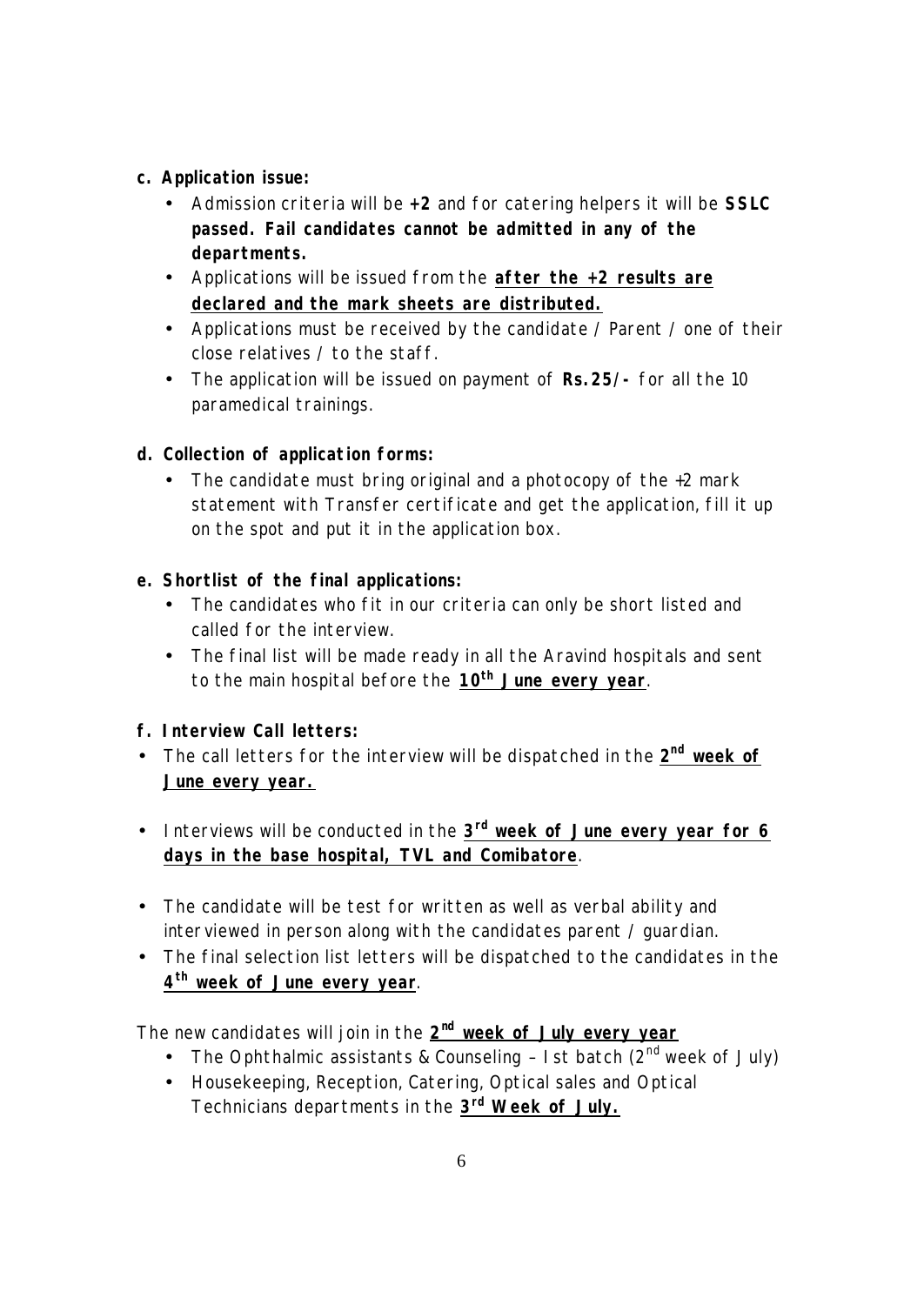#### **g. Admission Procedure :**

- *Accommodation* allocate accommodation to new trainees, mix groups so that senior and junior staff from different villages share rooms.
- *Medical checkup* Arrange for physician to give trainees a medical check-up and review test results from Vision and Blood Tests, (inc. Blood Group, RH and HB) and X-ray check. Medical record book should be maintained for each candidate and given to the physician.
- *Collection of fees* Collect fees from each and every candidate during admission – Total Rs.1600/- (likely to vary in future)
- **h. Uniform Code**: The paramedics are allowed to wear only saree with closed neck blouse. The ophthalmic Assistants in the OP, Ward, Refraction, OT will wear only White saree and White blouse. The other departments like Reception, housekeeping, catering, counseling, etc. will wear different color uniforms as decided by the management.

# *The Nursing superintendent of all the Aravind Hospitals are responsible for the purchase of the uniforms and ensure that the uniforms are distributed to the paramedics on time without any delay.*

#### **Strategy II - Basic Training :**

The candidates selected for all the department will compulsorily undergo a 4 months basic training from **July to October every year**.

#### **Strategy III - Transfer Policy**

#### **Trainees**

- New Candidates will be transferred to the satellite hospitals after the 4 months basic training (ie in the **month of November every year**) - this will be the first transfer for the Paramedics eg. For July 2003 candidates first transfer in November 2003.
- The new trainee will be in her 2<sup>nd</sup> transfer in **the first week of June (after 1 year of joining)** e.g.June 2004
- The trainee will be in her 3 transfer will be in November (e.g. November 2004).
- Accordingly, the new candidate / trainee will be transferred in **November**.
- One and a half year trainee transfer will be in **June**.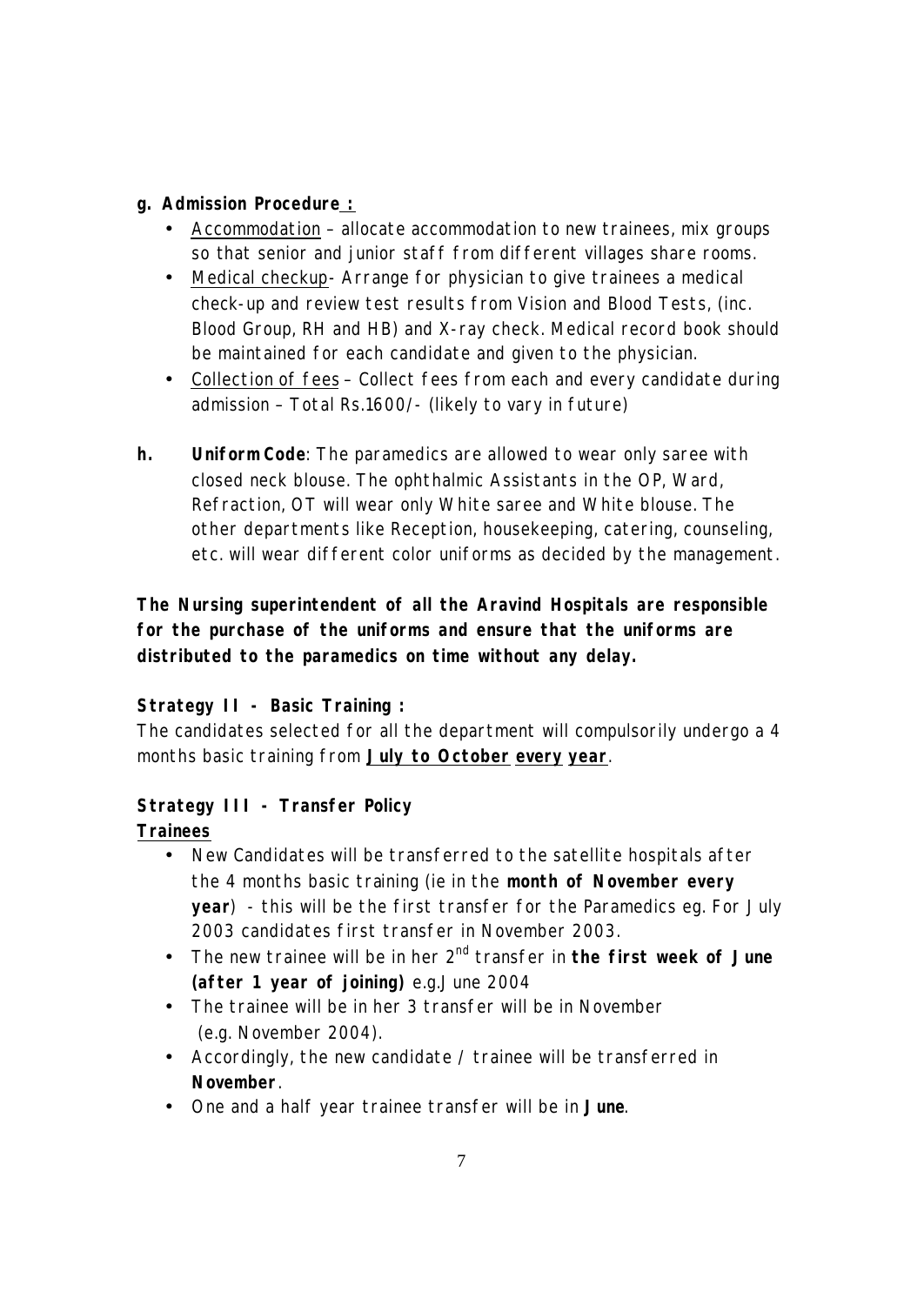- **·** A Paramedical trainee should have been rotated to minimum 3 satellite hospitals during her training period.
- **·** At the time of the trainee transfer, a report must be prepared by the respective department in-charge (OT, OP, Ward, Refraction, Opticals etc.) about the progress of the trainee and sent along with the trainee to the hospital (where they are transferred). To measure the work ability of the trainee

**Note**: The report must contain:

- Name of the trainee, Department
- Trainee Reported to
- What the trainee learnt & Know
- Nature of work they have performed?
- Number of camps attended.

**SEE APPENDICS: COMPETENCIES THAT IS REQUIRED FOR EACH DEPARTMENT FOR A PERIOD OF TIME (2 years time).**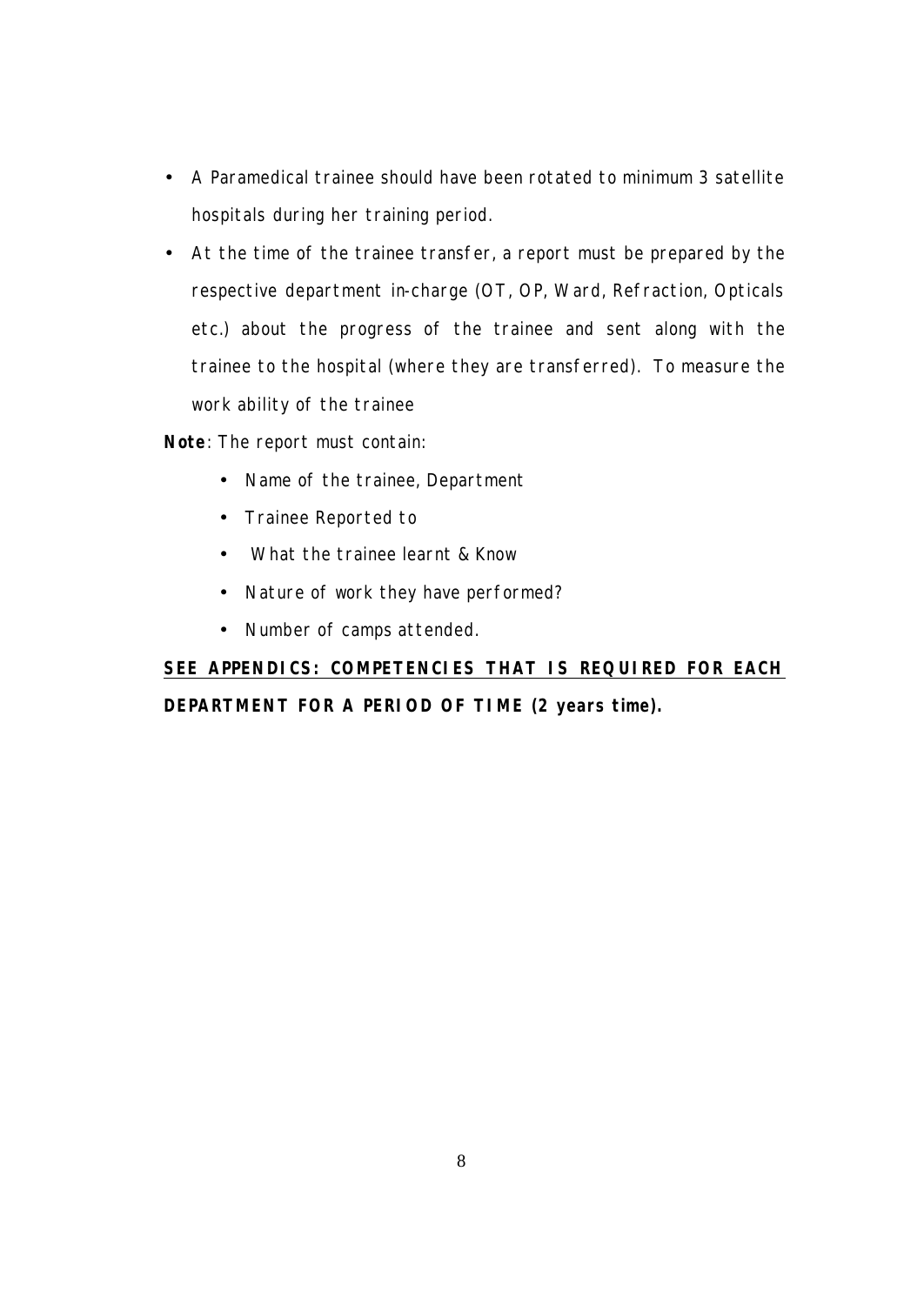**Example:** Trainee Transfer every four to five months time

#### **Paramedical Transfer Cycle**



#### **Refraction Trainee Transfer:**

The Refraction Trainees will be transferred after 1 year since it requires lot of expertise and accuracy in their working area. Accordingly, The Refraction trainees will undergo 4 months basic training and then as usual undergo the refraction training in the **Base Hospital Madurai** itself (July to April). They will be transferred by the **end of May** (**1 st Transfer**) to the satellite hospitals. Their **2 nd Transfer** will be in **January** after Pongal. Eventually, the refraction trainees will be transferred two times within the 2 years training period.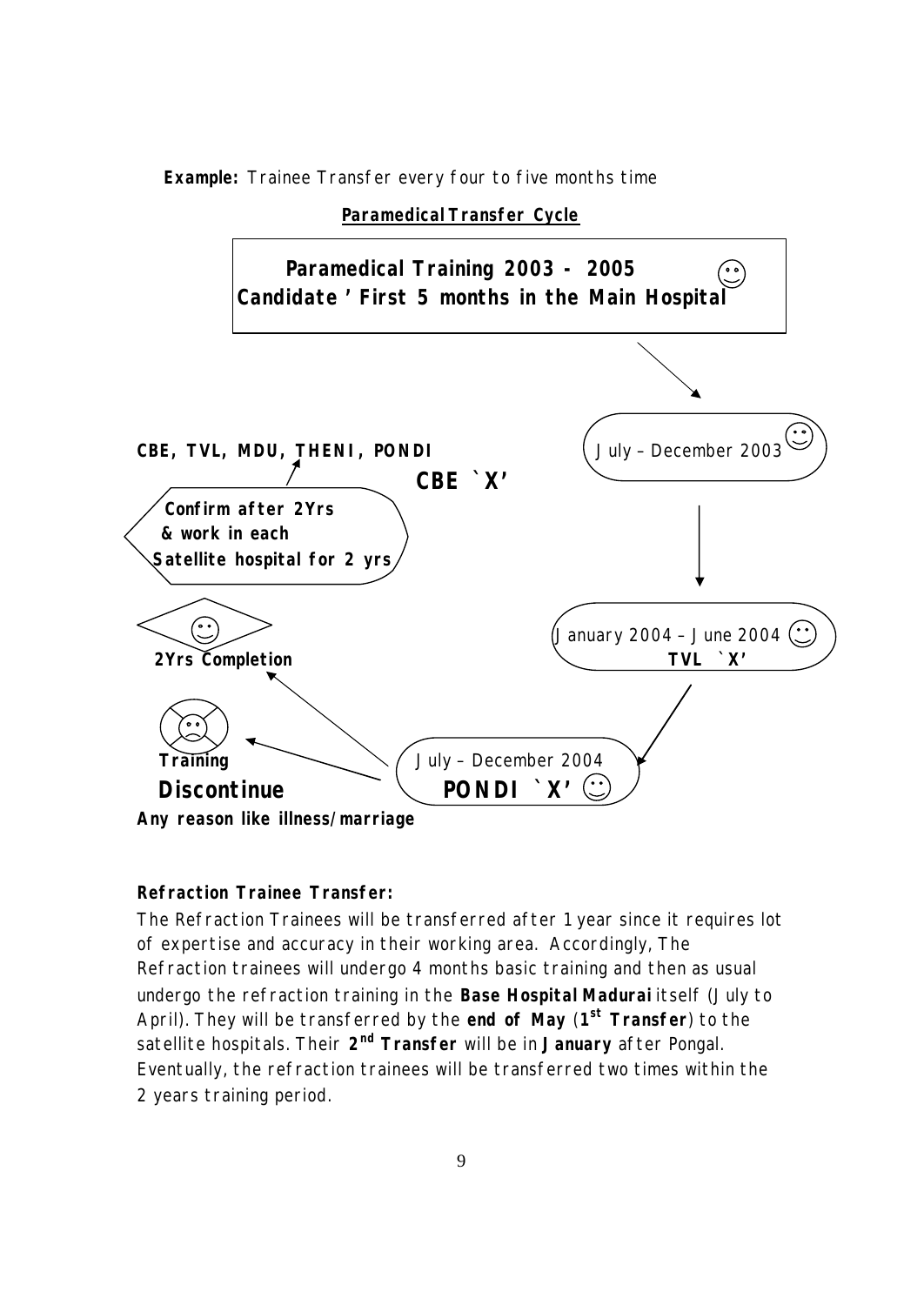#### **Confirmed Senior Paramedics**

- The paramedic can be for 2 years in a satellite hospital.
- The confirmed paramedics will be transferred after Pongal in **January** every year.
- In case, they could not be transferred for some reasons then their transfer will be in **June**.

#### **Specialty Clinics Paramedics Transfer**

It is also very important that the specialty clinic nurses must be transferred to the respected specialty clinics in the other satellite hospitals.

#### **Strategy IV**

#### **Ophthalmic Assistant Log Book**

A printed log book must be maintained by each Paramedical Personnel. The Observations, Practical orientation as well as practice must be recorded in the log book and duly signed by the department In-charge on the same day / end of the week.

#### **Strategy V**

#### **Evaluation:**

- Evaluation will be done prior to each transfer of the trainee.
- The trainee's evaluation report in theory, practical and attitude must be sent to the Medical Officer / Nursing Superintendent of the respective transfer hospitals along with the transfer report, so that the paramedic could be trained accordingly.
- $\bullet$  1<sup>st</sup> evaluation will be at the end of the basic training in 4 months e.g. **end of October / first week of November every year**
- 2 nd evaluation will be in **May**
- 3 rd evaluation will be in **October**
- The final evaluation will be in first week of **June** with Theory, Practical, and Viva Voci.
- The Final evaluation will be held in the **base hospital** (Madurai) only.
- The Examiners of the final evaluation (Theory/Practicals/Viva Voci) will be from any of the Aravind hospitals (Theni, TVL, CBE, Pondi, MDU).
- The question papers for each evaluation will be a common paper and will be sent from the base hospital to all the satellite hospital prior to the exams.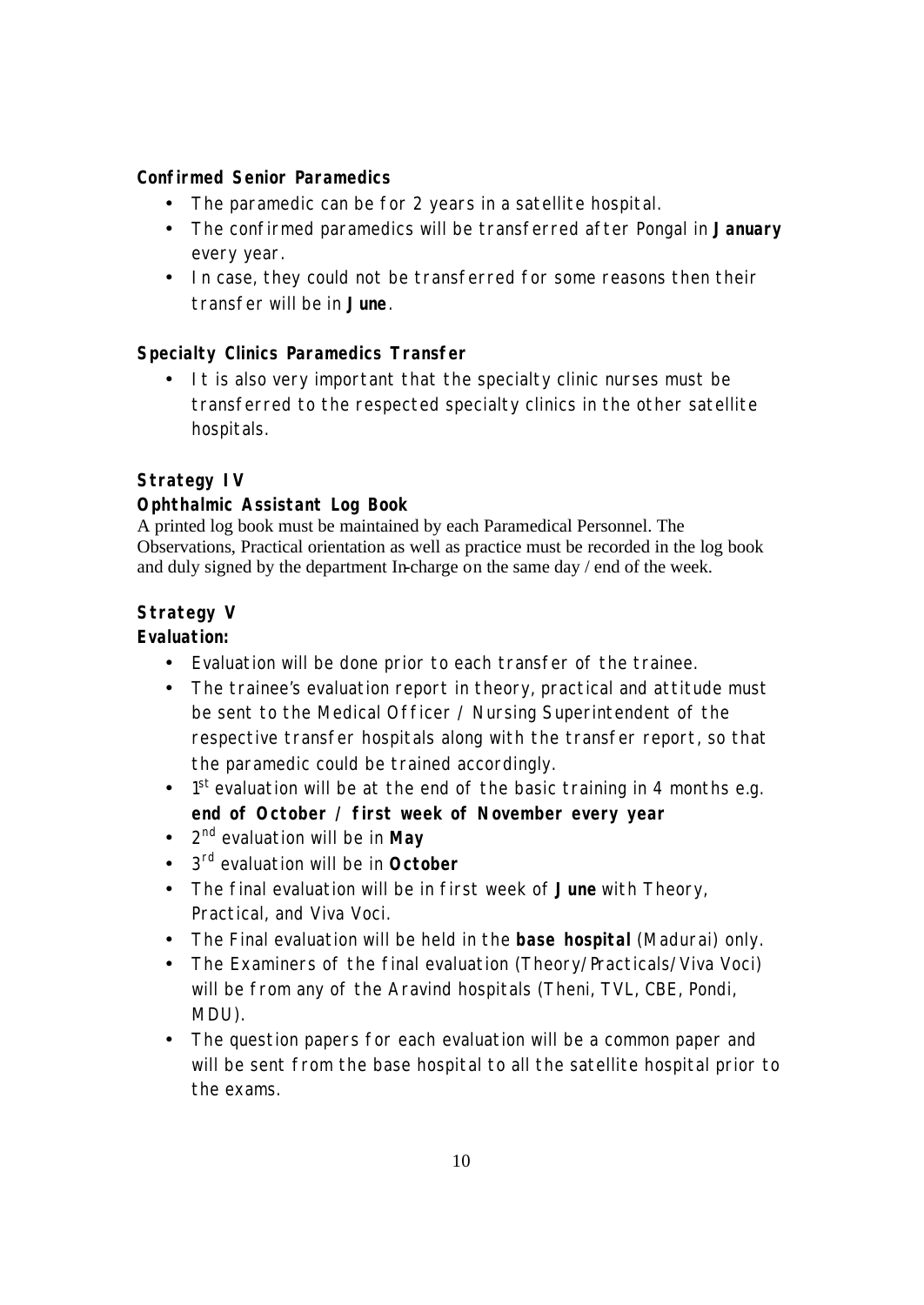• If the candidate is detained in the finals, then an extension of 6 months will be a grace time for the trainee to get through in the exam. If the candidate shows persistent core results she will not be allowed to continue.

# **Strategy VI**

## **Leave Policy**

## **Trainees**

- The paramedical trainees will have Sundays as weekly off.
- Total number of leave for the paramedical trainee excluding Sunday will be 12 days per year
- The trainee can go home 3 times a year, preferably when the patient flow is minimum, at the time of festivals and emergencies.
- Special Permissions will be Granted at the time of emergency situation/illness etc.

# **Strategy VII**

## **Communication with Parent / Guardian**

- The progress and moral issues if any about the Paramedical trainees, must be informed to their Parent / Guardian after one year of Evaluation is completed.
- The Parent / Guardian of the Paramedics should also be informed about her work confirmation and salary after 2 years period of training, through post.

# **Strategy VIII**

# **Bond period:**

- The candidate must undergo the full training for 2 years
- The candidate must work for 3 years in the organization after the completion of 2 years training.
- If the candidate is to leave the organization before 5 years / during her training period, she must repay the 2 years stipend.
- **·** If a candidate gets married within the training period, she cannot continue her course.
- **·** If a paramedic gets married after the training period, and would like to continue to work in the organization, her appointment in our organisation will depend on the availability of vacancy in any of our satellite hospitals and the decision will be under Base hospital management's discretion, taking into account her leave details, Theory and Practical skill, attitude and work behaviour.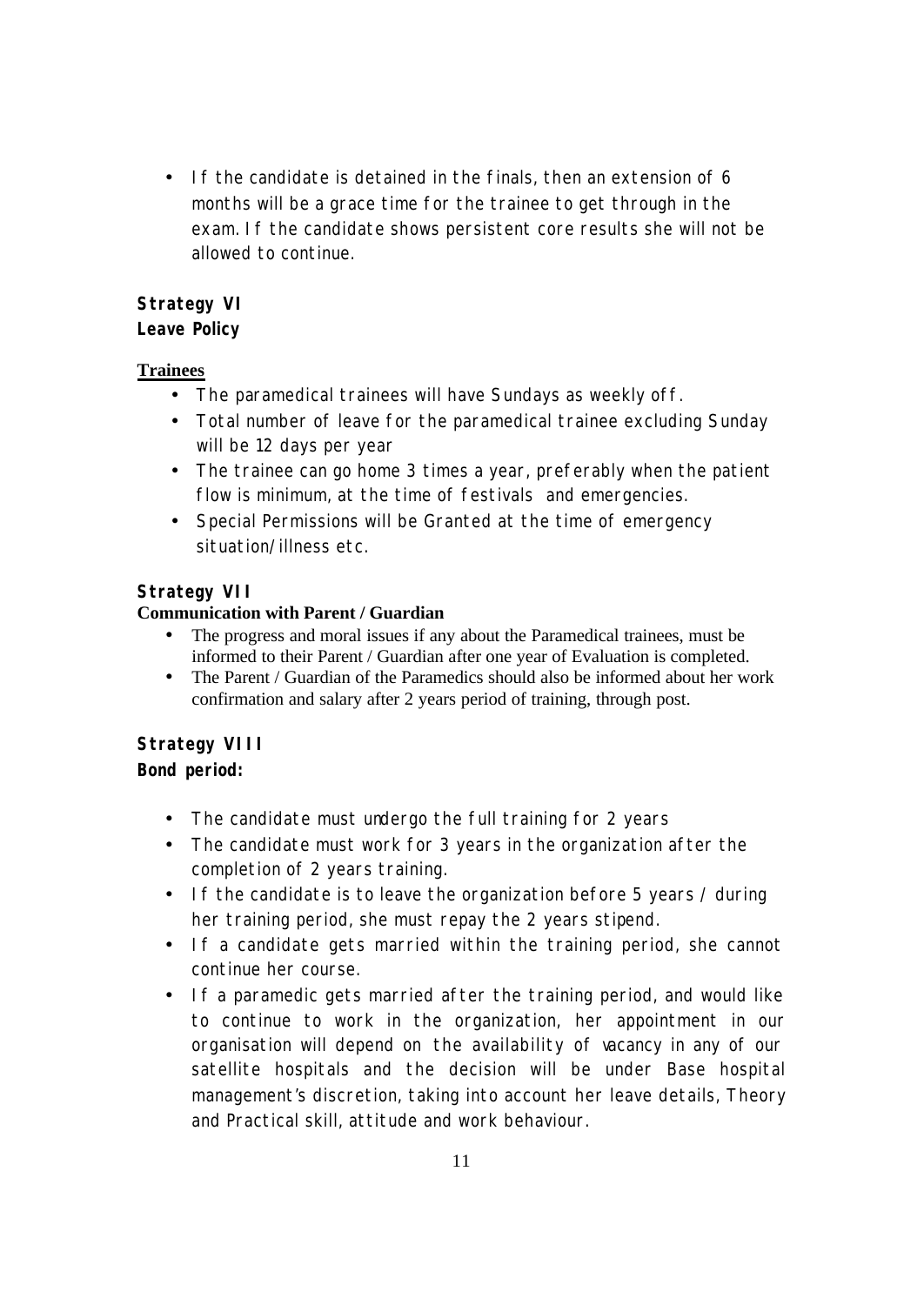# **Strategy IX**

## **Graduation**

The candle lighting ceremony will be held every year in the month of June / July after the Paramedical final exam results are declared. This ceremony can be held in all the satellite hospital itself.

# **Strategy X**

## **Continuous Medical Education**

- CME must be conducted in all the satellite hospitals for the Paramedics.
- All the Paramedics must attend CME ones a year in their respective satellite hospitals to boost their knowledge in clinical and Managerial capacities.

## **Strategy XI**

#### **Reward / Recognition**

The Best paramedical staff could be chosen and rewarded, to recognize their competencies and encourage them.

# **Strategy XII**

# **Creativity Week**

To exhibit the talents and creativity in the Paramedics an opportunity will be provided during the hospital day celebration week (**AUROUTSAV**). The paramedics will be given chances to participate in various competitions like Rangoli, singing, dancing, elocution etc.

\*\*\*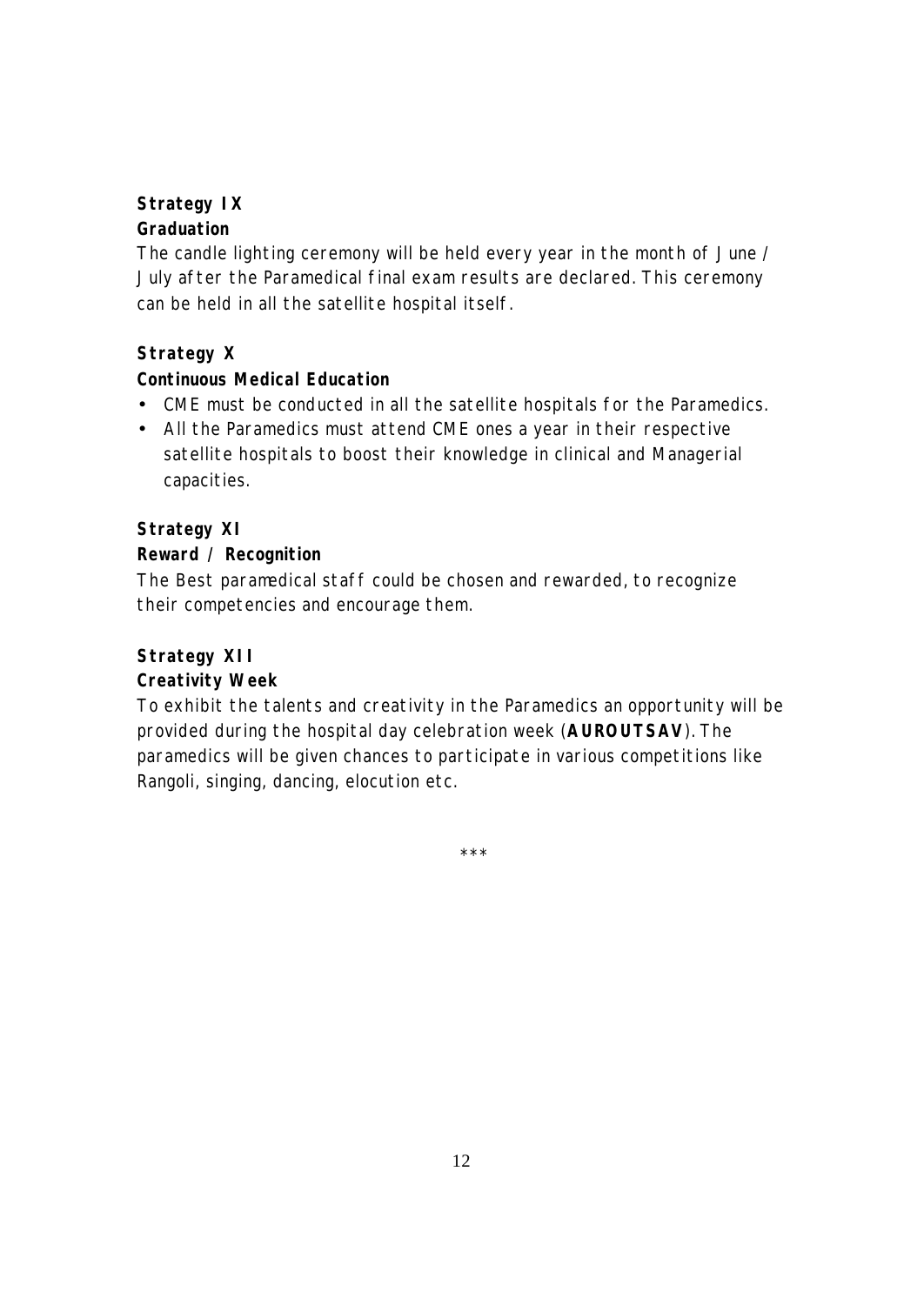| 1. Education         | 12 <sup>th</sup> (H.S.C) Standard - Passed with a<br>minimum of 700 marks.<br>3 <sup>rd</sup> Group / vocational group |
|----------------------|------------------------------------------------------------------------------------------------------------------------|
| 2. Age               | 17-18 Years                                                                                                            |
| 3.Experience         | Fresh Candidates with no work<br>experience in hospitals.                                                              |
| 4. Skills            | Able to Talk clearly and politely<br>Manual Dexterity - Knitting, drawing,<br>stitching, gardening, etc.               |
| 5. Personality       | Independent, responsible, smiling,<br>bold, bright                                                                     |
| 6. Background        | Rural, low income, joint family.<br>No other income for the candidate                                                  |
| 7. Health appearance | Smart, clean, tidy, simply dressed.<br>Must be able to pass medical test                                               |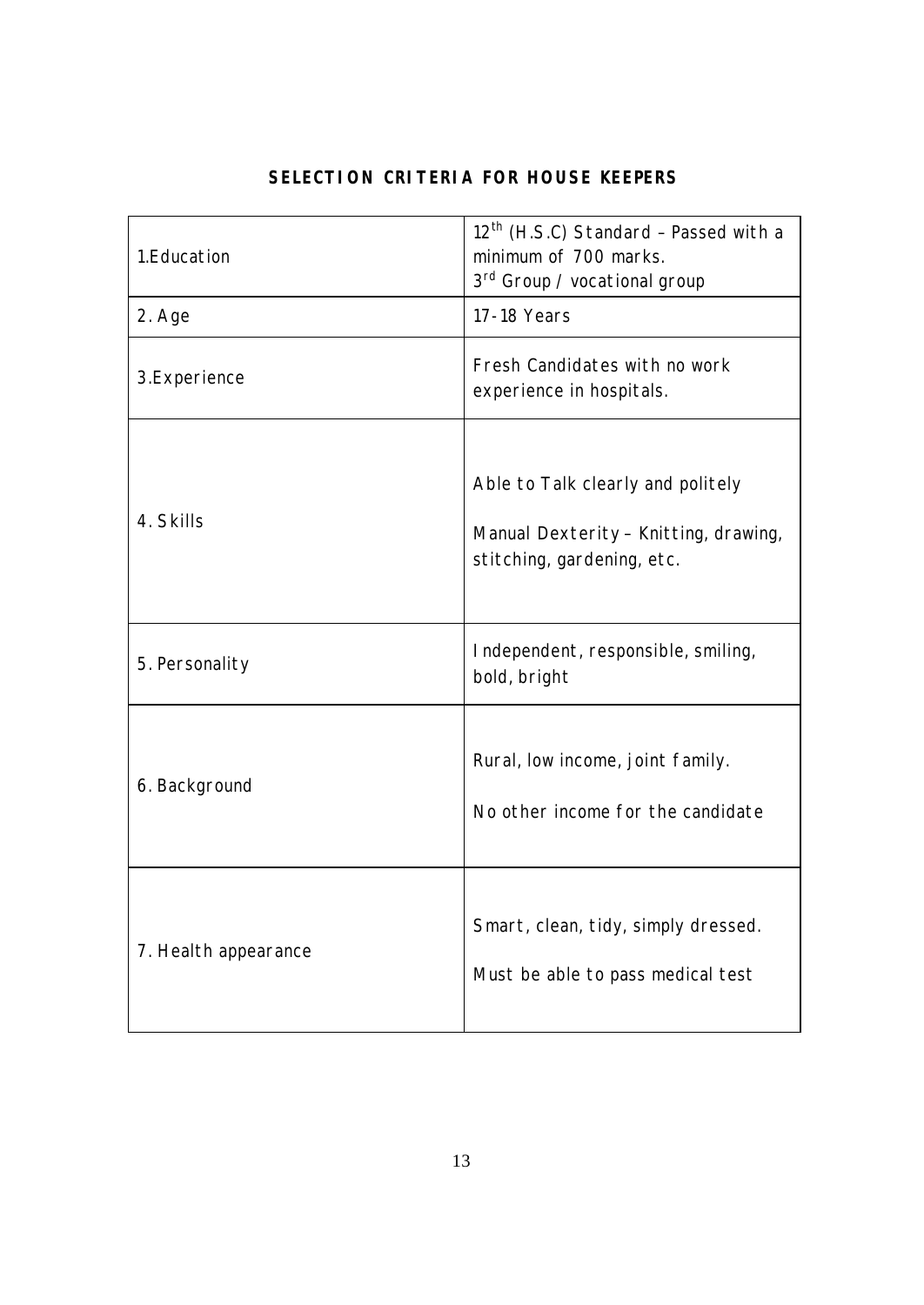## **SELECTION CRITERIA FOR OPHTHALMIC ASSISTANTS**  *(Out Patient, Refraction, Ward, and Operation Theatre)*

| 1. Education         | $12th$ (H.S.C) Standard - Passed with a<br>minimum of 800 marks.<br>With science & Maths background $(1st$ or<br>$2nd$ Group) |  |
|----------------------|-------------------------------------------------------------------------------------------------------------------------------|--|
| 2. Age               | 17-18 Years                                                                                                                   |  |
| 3.Experience         | Fresh Candidates with no work<br>experience in hospitals.                                                                     |  |
| 4. Skills            | Able to Talk clearly and politely.<br>Understand and speak local languages                                                    |  |
| 5. Personality       | Independent, responsible, smiling, bold,<br>bright, Pleasant appearance                                                       |  |
| 6. Background        | Rural, low income, joint family.<br>No other income for the candidate                                                         |  |
| 7. Health appearance | Smart, clean, tidy, simply dressed<br>Must be able to pass medical                                                            |  |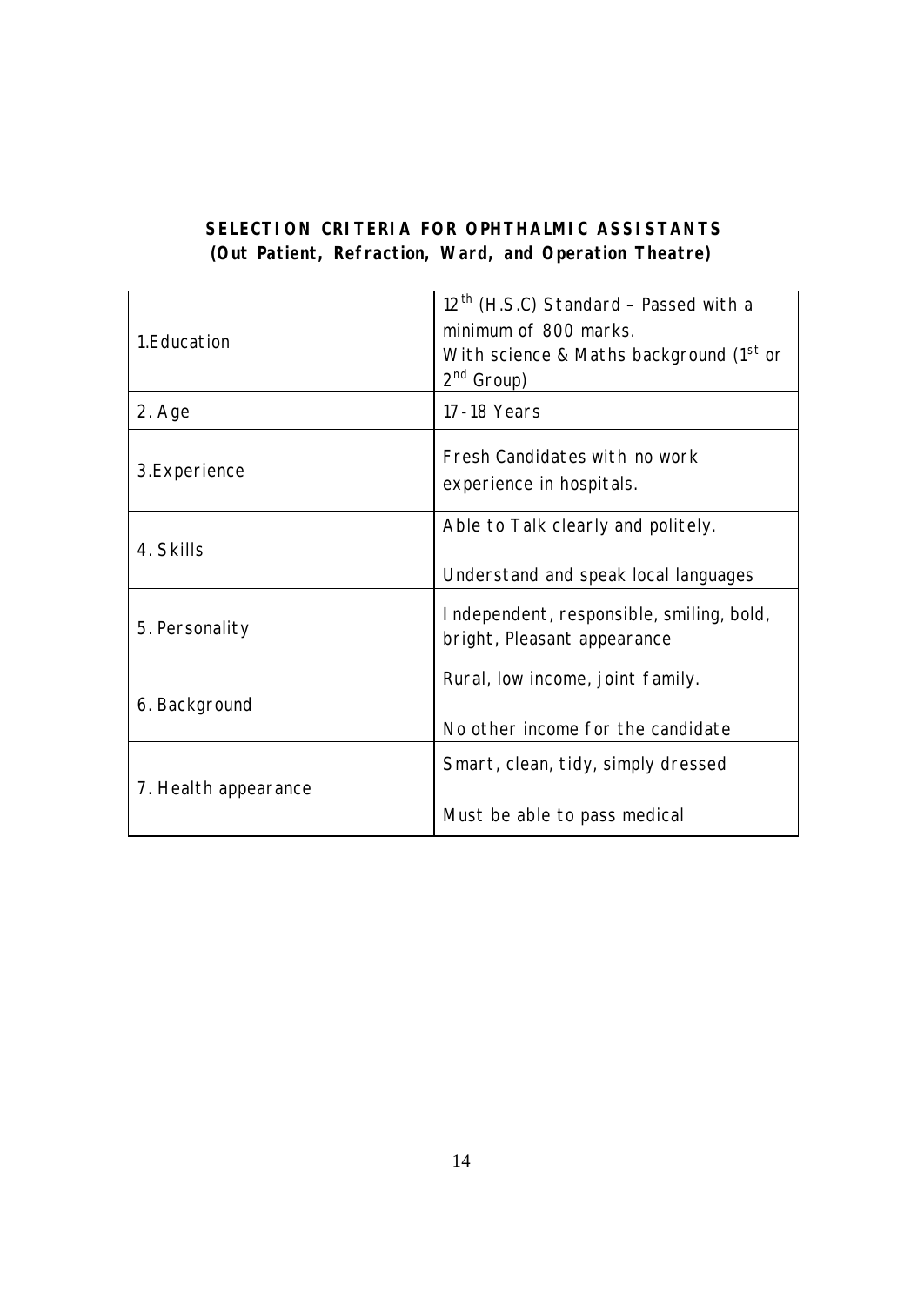| 1. Education         | 12 <sup>th</sup> (H.S.C) Standard - Passed with a<br>minimum of 700 marks.<br>(Any group) |  |
|----------------------|-------------------------------------------------------------------------------------------|--|
| 2. Age               | 17-18 Years                                                                               |  |
|                      | Fresh Candidates with no work<br>experience in hospitals.                                 |  |
| 3.Experience         | Experience of helping blind or elderly<br>relatives and neighbors.                        |  |
|                      | Experience of family occupation e.g.<br>Farm work. House hold activities                  |  |
|                      | Able to Talk clearly, audibly and<br>politely.                                            |  |
| 4. Skills            | Able to develop the conversation                                                          |  |
|                      | Understand and speak local<br>languages.                                                  |  |
| 5. Personality       | Independent, responsible, smiling,<br>bold, bright, Pleasant appearance                   |  |
| 6. Background        | Rural, low income, joint family.                                                          |  |
|                      | No other income for the candidate                                                         |  |
| 7. Health appearance | Smart, clean, tidy, simply dressed<br>Must be able to pass medical                        |  |

# **SELECTION CRITERIA FOR PATIENT COUNSELLOR**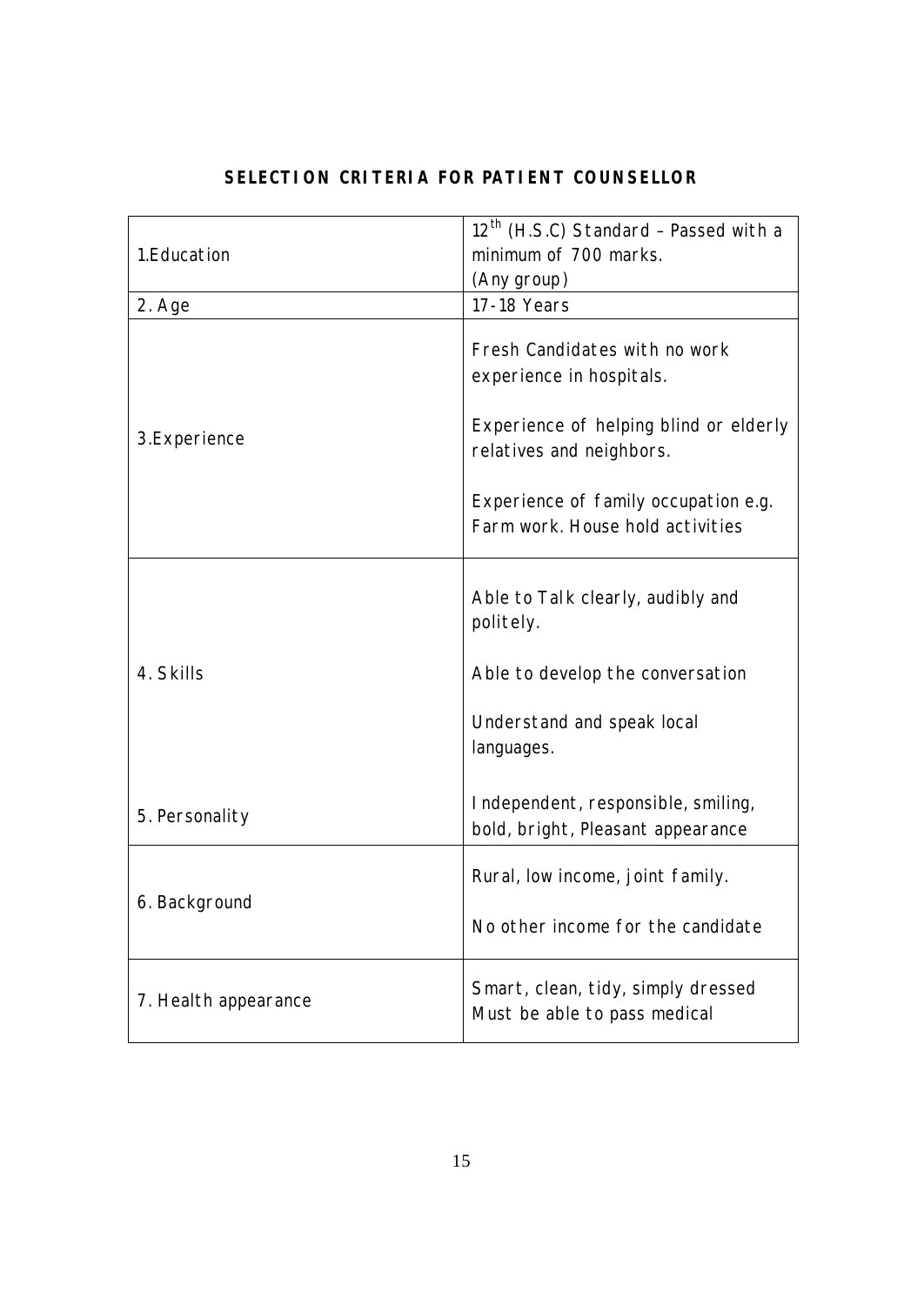| 1.Education          | 12 <sup>th</sup> (H.S.C) Standard - Passed with a |  |
|----------------------|---------------------------------------------------|--|
|                      | minimum of 700 marks.                             |  |
| 2. Age               | 18 Years                                          |  |
|                      | Fresh Candidates with no work                     |  |
|                      | experience in hospitals.                          |  |
| 3.Experience         |                                                   |  |
|                      | Experience of helping blind or elderly            |  |
|                      | relatives and neighbors                           |  |
|                      | Able to Talk clearly and politely                 |  |
|                      |                                                   |  |
|                      | Listens well                                      |  |
|                      |                                                   |  |
| 4. Skills            | Basic knowledge of English language               |  |
|                      |                                                   |  |
|                      | Computer operation and typing                     |  |
|                      | Understand and speak local                        |  |
|                      | languages.                                        |  |
|                      | Independent, responsible, smiling,                |  |
| 5. Personality       | bold, bright, Pleasant appearance                 |  |
|                      | Rural, low income, joint family.                  |  |
| 6. Background        |                                                   |  |
|                      | No other income for the candidate                 |  |
|                      | Smart, clean, tidy, simply dressed                |  |
| 7. Health appearance |                                                   |  |
|                      | Must be able to pass medical                      |  |

# **SELECTION CRITERIA FOR RECEPTIONISTS**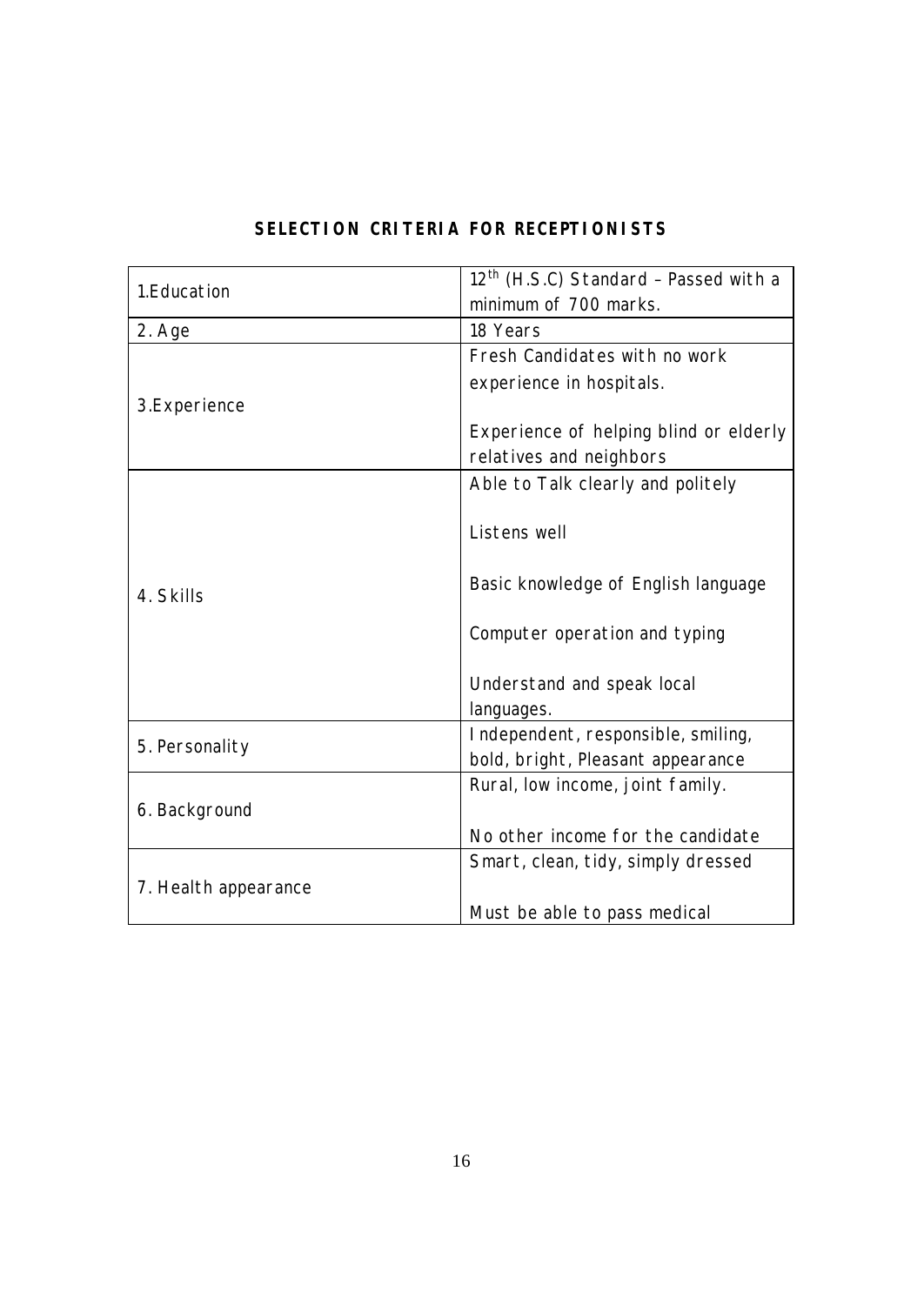| 1.Education          | 12 <sup>th</sup> (H.S.C) Standard - Passed with a<br>minimum of 700 marks.                    |  |
|----------------------|-----------------------------------------------------------------------------------------------|--|
| 2. Age               | 17-18 Years                                                                                   |  |
| 3.Experience         | Fresh Candidates with no work<br>experience in hospitals.                                     |  |
| 4. Skills            | Able to Talk clearly and politely<br>Manual Dexterity - Knitting, drawing,<br>stitching, etc. |  |
| 5. Personality       | Independent, responsible, smiling,<br>bold, bright, gentle and patient                        |  |
| 6. Background        | Rural, low income, joint family.<br>No other income for the candidate                         |  |
| 7. Health appearance | Smart, clean, tidy, simply dressed.<br>Must be able to pass medical                           |  |

## **SELECTION CRITERIA FOR OPTICAL TECHNICIANS**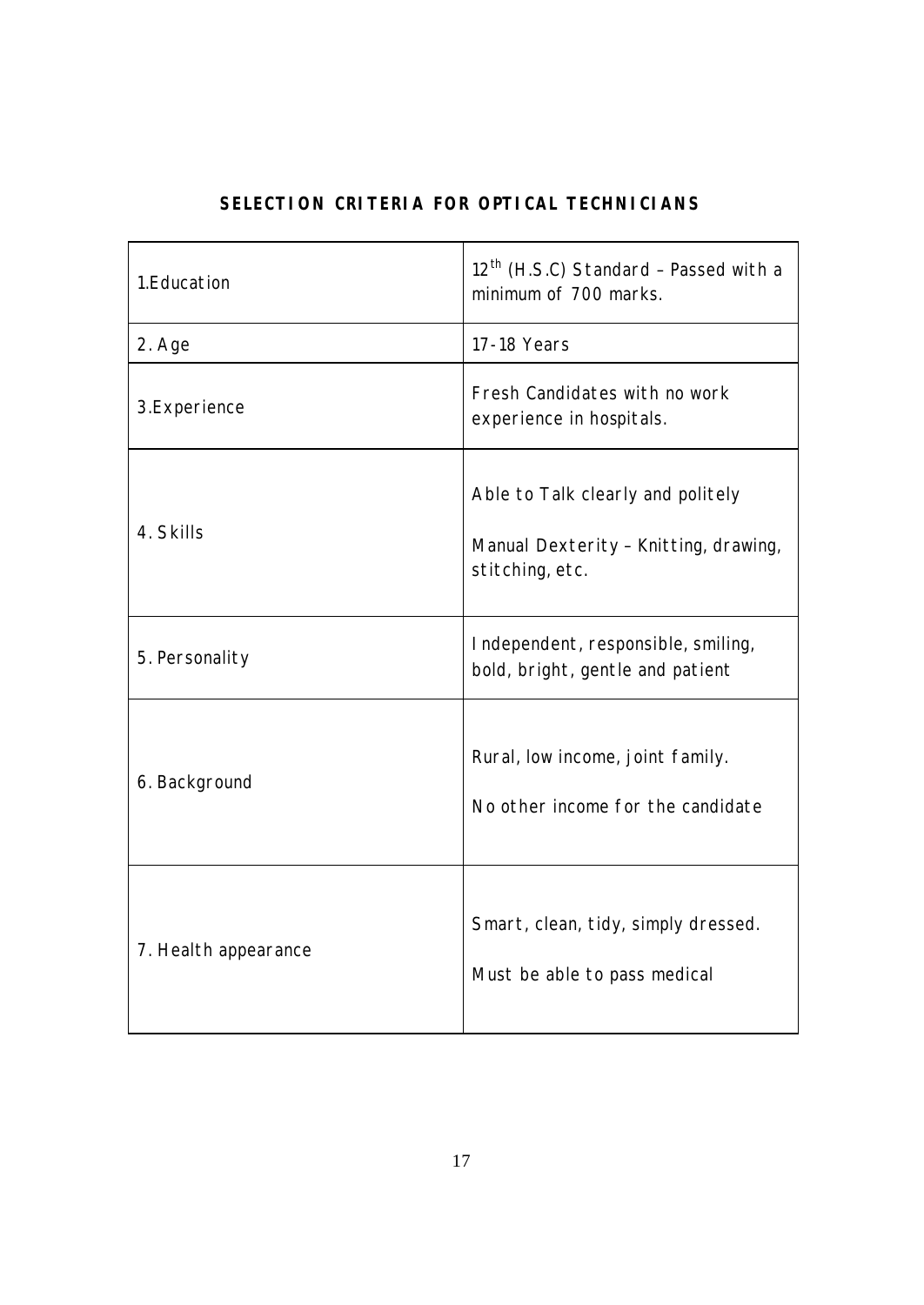| 1. Education         | 12 <sup>th</sup> (H.S.C) Standard - Passed with a<br>minimum of 700 marks.                |
|----------------------|-------------------------------------------------------------------------------------------|
| 2. Age               | 17-18 Years                                                                               |
| 3. Experience        | Fresh Candidates with no work<br>experience in hospitals.                                 |
| 4. Skills            | Able to Talk clearly and politely<br>Manual Dexterity - Knitting, drawing,<br>stitching,. |
| 5. Personality       | Independent, responsible, smiling,<br>bold, bright, Pleasant appearance,                  |
| 6. Background        | Rural, low income, joint family.<br>No other income for the candidate                     |
| 7. Health appearance | Smart, clean, tidy, simply dressed.<br>Must be able to pass medical                       |

# **SELECTION CRITERIA FOR OPTICAL SALES**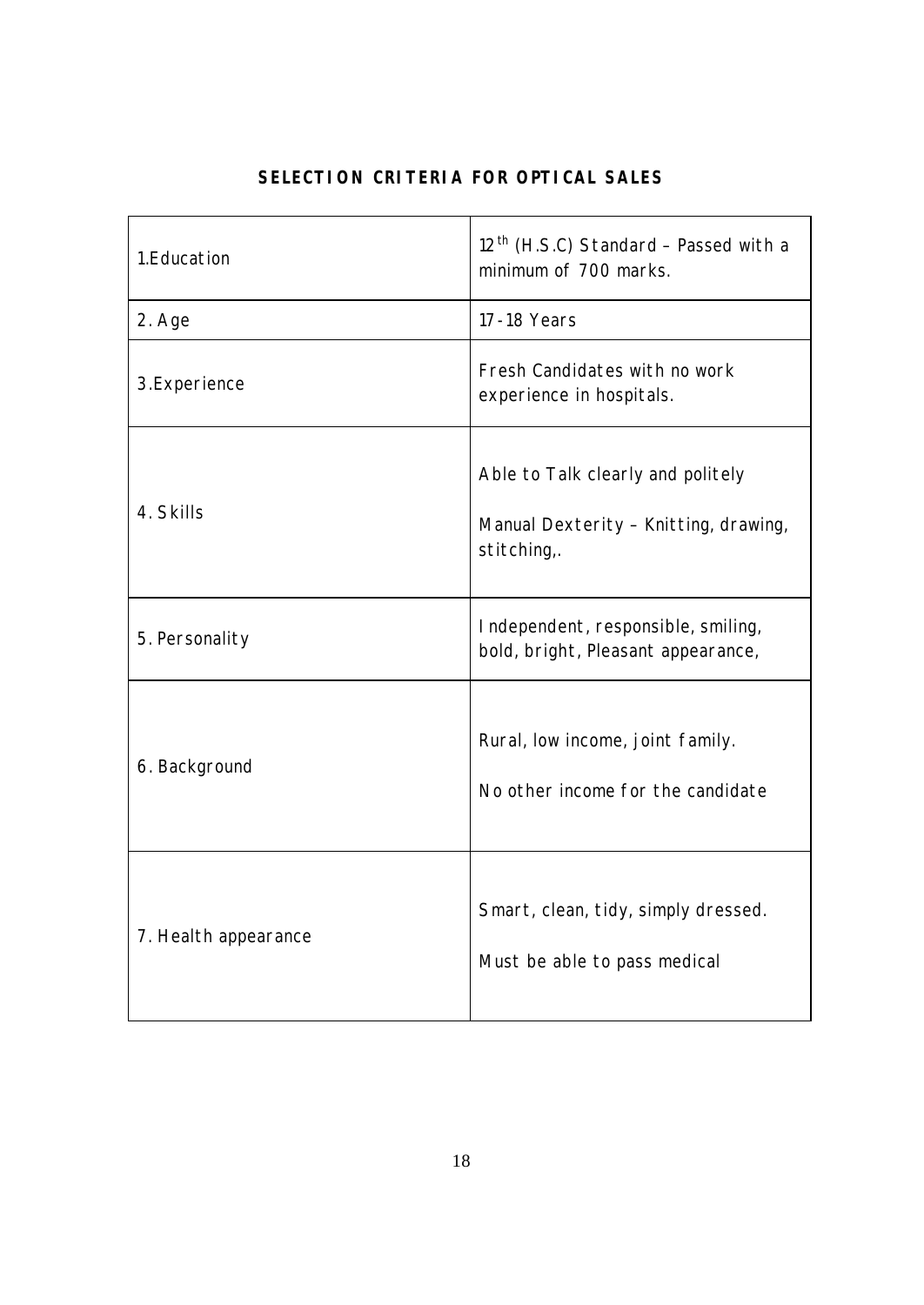| SELECTION CRITERIA FOR AUROLAB |  |  |  |
|--------------------------------|--|--|--|
|--------------------------------|--|--|--|

| 1.Education          | 12 <sup>th</sup> (H.S.C) Standard - Passed with a<br>minimum of 700 marks.<br>(Science Background - 1 <sup>st</sup> & 2 <sup>nd</sup> Group) |  |
|----------------------|----------------------------------------------------------------------------------------------------------------------------------------------|--|
| 2. Age               | 17-18 Years                                                                                                                                  |  |
| 3.Experience         | Fresh Candidates with no work<br>experience in hospitals.                                                                                    |  |
| 4. Skills            | Able to Talk clearly and politely<br>Manual Dexterity - Knitting, drawing,<br>stitching,.                                                    |  |
| 5. Personality       | Independent, responsible, smiling,<br>bold, bright, Patient                                                                                  |  |
| 6. Background        | Rural, low income, joint family.<br>No other income for the candidate                                                                        |  |
| 7. Health appearance | Smart, clean, tidy, simply dressed.<br>Must be able to pass medical                                                                          |  |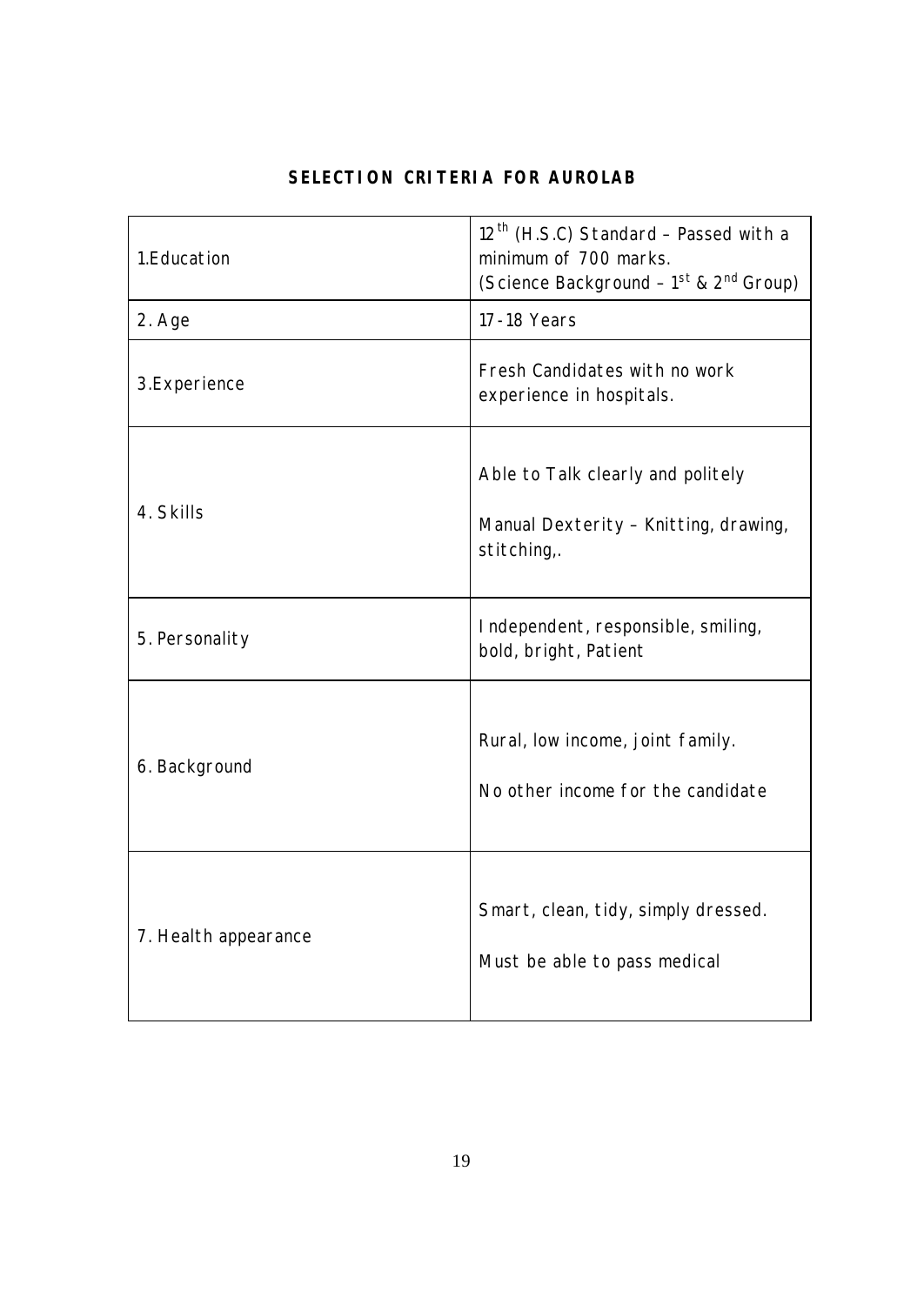| 1. Education         | 10 <sup>th</sup> (S.S.L.C.) Standard - Passed with<br>a minimum of 250 marks.                       |  |
|----------------------|-----------------------------------------------------------------------------------------------------|--|
| 2. Age               | 16 Years                                                                                            |  |
| 3.Experience         | Fresh Candidates with no work<br>experience in hospitals.                                           |  |
| 4. Skills            | Able to Talk clearly and politely<br>Manual Dexterity - Knitting, drawing,<br>stitching,<br>Cooking |  |
| 5. Personality       | Independent, responsible, smiling,<br>bold, bright, Pleasant appearance                             |  |
| 6. Background        | Rural, low income, joint family.<br>No other income for the candidate                               |  |
| 7. Health appearance | Smart, clean, tidy, simply dressed.<br>Must be able to pass medical                                 |  |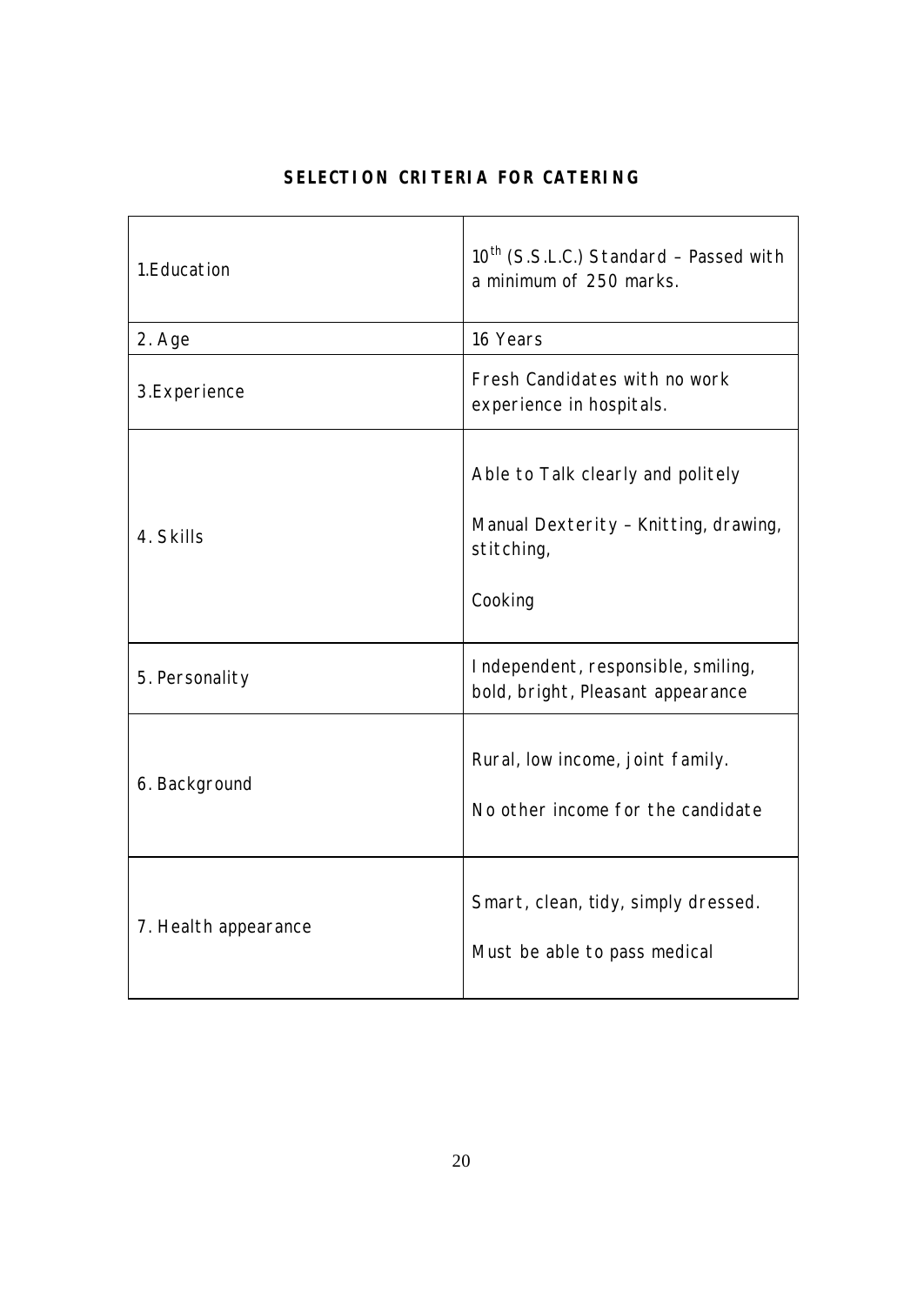# **TRAINING CALENDAR**

| <b>Month</b>                              | <b>Activity</b>                                                                         | <b>Person Responsible</b>                                                                                |
|-------------------------------------------|-----------------------------------------------------------------------------------------|----------------------------------------------------------------------------------------------------------|
| March                                     | Man Power requirement list<br>given to the Main Hospital<br>through HRD                 | Respective department<br>Coordinators / in-charge<br>of satellite hospitals and<br>HRD of Base hospitals |
| April First week                          | Training Advertisement on<br>the Notice board                                           | Nursing In-charge of Each<br>Aravind Hospital &<br>Training team                                         |
| May 1 <sup>st</sup> Week                  | I ssue of Applications for the<br>Passed candidates                                     | <b>Training Team</b>                                                                                     |
| 30 <sup>th</sup> May                      | Receiving applications                                                                  | <b>Training Team</b>                                                                                     |
| 15 <sup>th</sup> to 21 <sup>st</sup> June | Interview Conducted in MDU<br>and TVL for 6 days                                        | <b>Training Team</b>                                                                                     |
| $10th$ July                               | <b>Ist Batch OAs and Counseling</b><br>candidates join                                  | <b>Nursing Team &amp; Trainees</b>                                                                       |
| $15th$ July                               | I Ind Batch HK, Opticals,<br>Catering, candidates join                                  | <b>Nursing Team &amp; Trainees</b>                                                                       |
| $16th$ July                               | Aurolab Batch join                                                                      | <b>Nursing Team &amp; Trainees</b>                                                                       |
| July to October                           | Basic Training for 4 months                                                             | Faculties / Respective<br>Department In-charge                                                           |
| 25 <sup>th</sup> October                  | <b>Ist Evaluation of the trainees</b>                                                   | <b>Training Team</b>                                                                                     |
| 1 <sup>st</sup> November                  | <b>Ist Transfer (along with</b><br>the transfer report) - $4th$<br>month                | Respective Department<br>In-charge                                                                       |
| $25th$ April                              | 2 <sup>nd</sup> Evaluation                                                              | In their respected<br>hospitals                                                                          |
| $1st$ May                                 | 2 <sup>nd</sup> Transfer (along with<br>the transfer report)-<br>10 <sup>th</sup> month | Respective Department<br>In-charge                                                                       |
| 30 <sup>th</sup> October                  | 3 <sup>rd</sup> Evaluation (1 year)                                                     | In their respected<br>hospitals                                                                          |
| 1 <sup>st</sup><br><b>November</b>        | 3 <sup>rd</sup> Transfer (along with                                                    | Respective Department                                                                                    |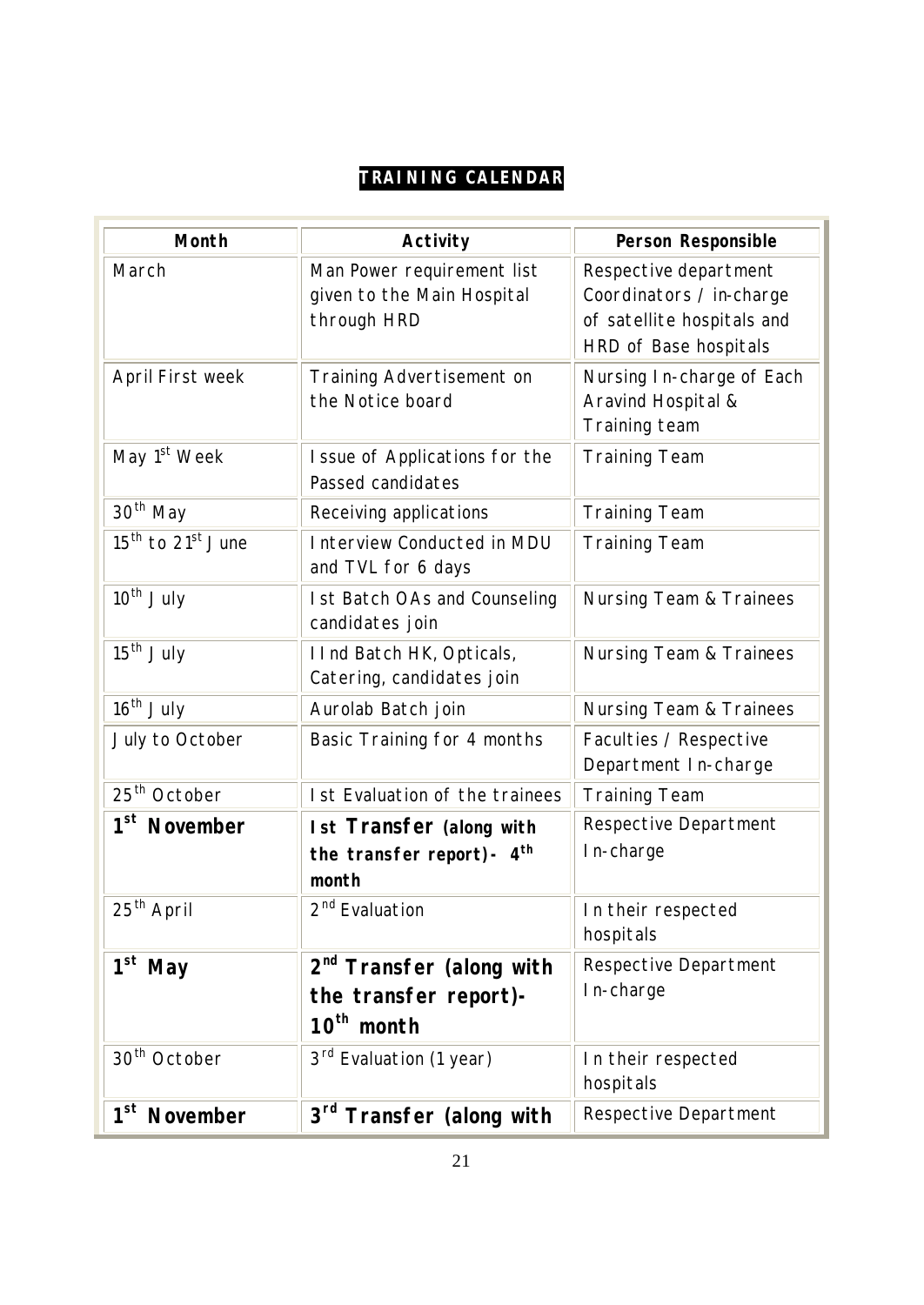| <b>Month</b>                          | <b>Activity</b>                                                                                     | <b>Person Responsible</b>                      |
|---------------------------------------|-----------------------------------------------------------------------------------------------------|------------------------------------------------|
|                                       | the transfer report)-<br>$16th$ month<br>1 <sup>st</sup> Transfer for<br><b>Refraction Trainees</b> | In-charge                                      |
| 25 <sup>th</sup> April                | 4 <sup>th</sup> evaluation                                                                          | In the respective hospitals<br>and departments |
| $5^{\text{th}}$<br><b>May</b>         | 4 <sup>th</sup> Transfer (along with<br>the transfer report)-<br>$22nd$ month                       | Respective Department<br>In-charge             |
| $25th$ June                           | Final Exam (Theory &<br>Practical, Viva voci) - 24 <sup>th</sup><br>month                           | Base Hospital, MDU                             |
| January / November                    | <b>CME</b>                                                                                          | Time of Pongal / Deepavali<br>festival         |
| October /November<br>Before Deepavali | Graduation                                                                                          | In their respective<br>hospitals               |

**Note: If a candidate is working in a satellite or base hospital for two years she should be transferred in the month of January to the other satellite hospitals OOO**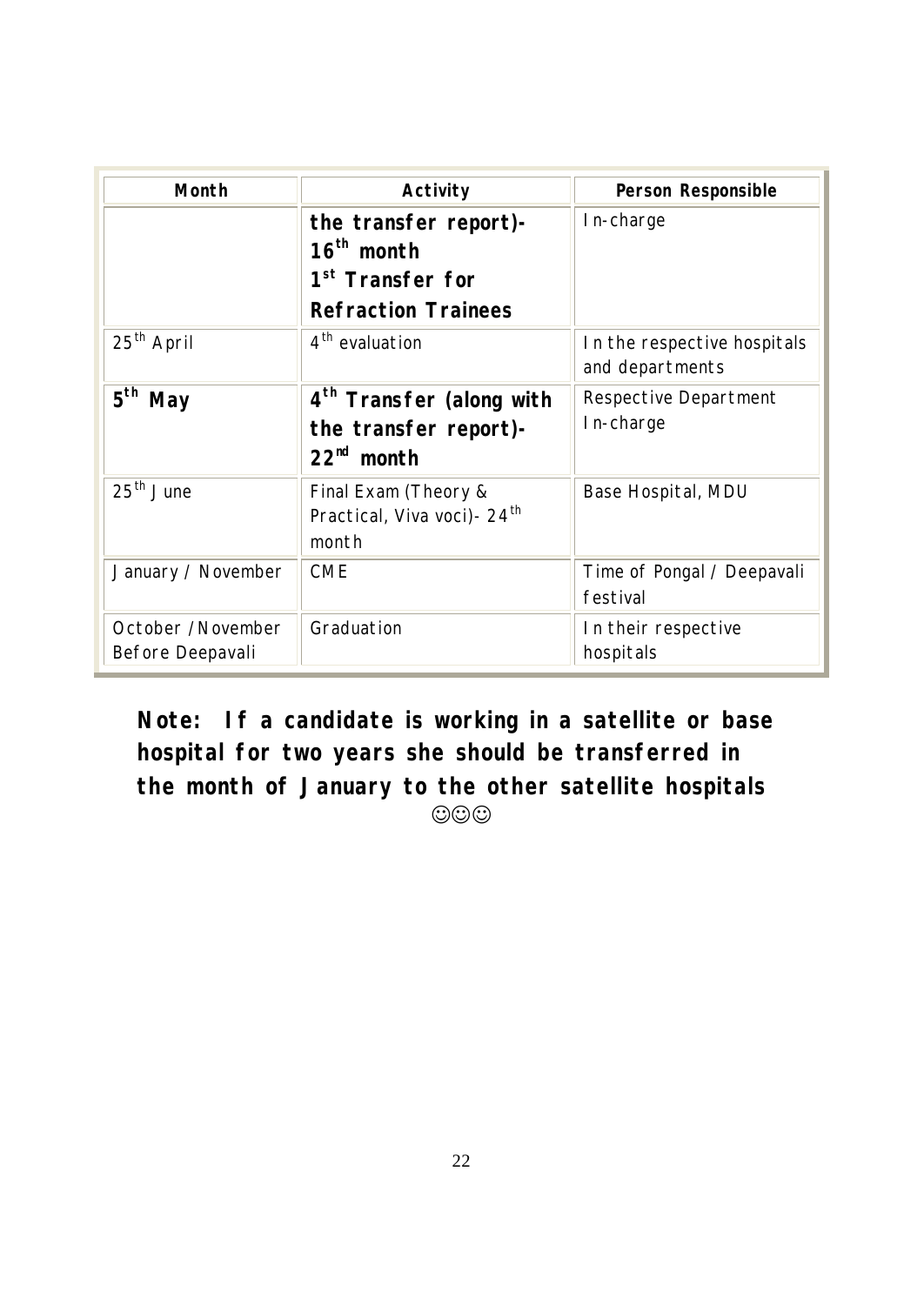# **APPENDIX – 1 OUT PATIENT**

# **First 6 months**

| WEEK            | <b>TOPICS</b>                                       | <b>RESOURCE PERSON</b> |
|-----------------|-----------------------------------------------------|------------------------|
| 1 <sup>st</sup> | Introduction to Out patient department<br>$\bullet$ |                        |
|                 | (Paying, Free, Camp setting)                        |                        |
|                 | - Hospital visiting hours (Free)                    |                        |
|                 | Method of Communicating with the patient            |                        |
|                 | Infection control / housekeeping in OPD             |                        |
|                 | Receive the Patient case sheet send them for        |                        |
|                 | Preliminary vision check                            |                        |
| 2 <sub>nd</sub> | Method of Vision check-up                           |                        |
|                 | • Hand washing techniques                           |                        |
|                 | Introduction to OPD Instruments                     |                        |
|                 | Wiper making<br>$\bullet$                           |                        |
|                 | Sterilization procedures in OPD                     |                        |
| 3 <sup>rd</sup> | Tension Recording (Observation)<br>$\bullet$        |                        |
|                 | Duct Recording (Observation)                        |                        |
|                 | Irrigation of the Eye (Observation)                 |                        |
|                 | <b>BP</b> Recording                                 |                        |
| 4 <sup>th</sup> | Tonometry cleaning procedure                        |                        |
|                 | Duct needle preparing procedure                     |                        |
|                 | Preparing doctor room                               |                        |
|                 | Bandage and Shade tying & Untying                   |                        |
| 5 <sup>th</sup> | Tension & Duct Review<br>$\bullet$                  |                        |
|                 | Tray arrangement for Tension & Duct                 |                        |
|                 | Table arrangement for slit lamp                     |                        |
|                 | examination                                         |                        |
|                 | <b>Tension Duct Practice</b><br>٠                   |                        |
| 6 <sup>th</sup> | Vision - Practice<br>٠                              |                        |
|                 | $BP Check - practice$                               |                        |
|                 | Urine Sugar Check                                   |                        |
|                 | <b>Instillation of Drops</b><br>٠                   |                        |
|                 | Method of arranging the patient for Junior          |                        |
|                 | & Senior doctors                                    |                        |
| 7 <sup>th</sup> | Drug administration                                 |                        |
|                 | Common Diseases of the Eye                          |                        |
|                 | Assisting the free patient to paying                |                        |
|                 | hospital (Specialty clinic)                         |                        |
|                 | Case sheet identification                           |                        |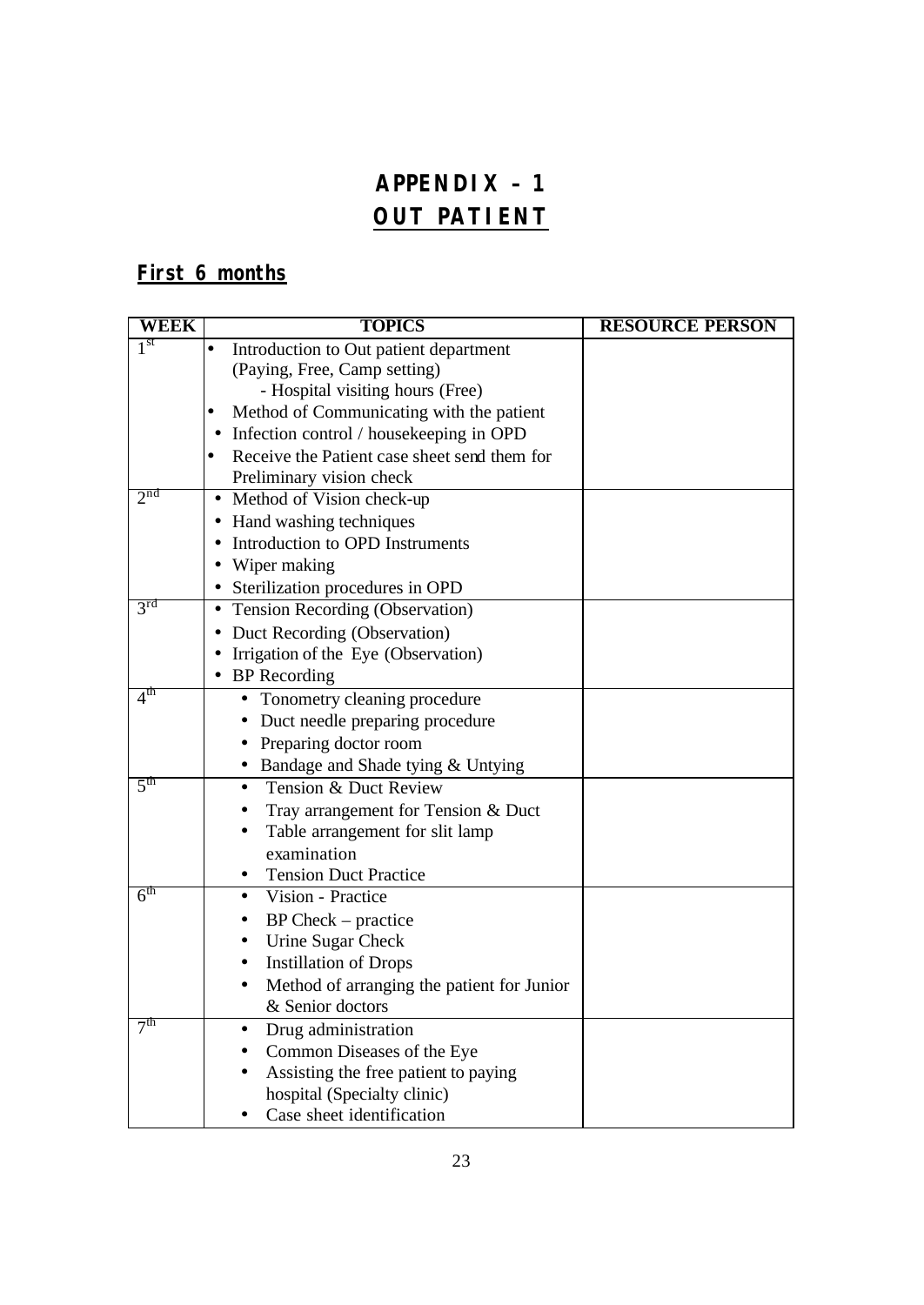| WEEK              | <b>TOPICS</b>                                                      | <b>RESOURCE PERSON</b> |
|-------------------|--------------------------------------------------------------------|------------------------|
| 8 <sup>th</sup>   | Tension & Duct recording under<br>$\bullet$                        |                        |
|                   | supervision                                                        |                        |
|                   | BP recording                                                       |                        |
|                   | Foreign body Cause & treatment                                     |                        |
|                   | <b>Corneal Staining</b>                                            |                        |
|                   | Assisting in Gonioscopy<br>٠                                       |                        |
| q <sup>th</sup>   | Case sheet reading (orientation)<br>٠                              |                        |
|                   | Cataract (Orientation)                                             |                        |
|                   | Explain the Drug Instruction                                       |                        |
|                   | Observation with Suture removal                                    |                        |
| 10 <sup>th</sup>  | Observation - Counseling<br>$\bullet$                              |                        |
|                   | <b>IOL</b> Orientation                                             |                        |
|                   | Ocular Emergency in OPD                                            |                        |
|                   | Ocular Emergency in Ward<br>$\bullet$                              |                        |
| $11^{\mathrm{m}}$ | Eye Lash clipping                                                  |                        |
|                   | Instruct the Post operative Review Patient                         |                        |
|                   | Neuro tray Set-up<br>$\bullet$                                     |                        |
|                   | Color vision test – Orientation<br>٠                               |                        |
| $12^{\text{th}}$  | Tension Duct Practice under supervision<br>$\bullet$               |                        |
|                   | BP Practice under supervision                                      |                        |
|                   | Schimer's test orientation                                         |                        |
|                   | Systemic disease - Management in OP                                |                        |
| 13 <sup>m</sup>   | Tension Duct Review & Practice under                               |                        |
|                   | supervision                                                        |                        |
|                   | BP Practice under supervision                                      |                        |
|                   | Care of patient (Children) in OPD                                  |                        |
|                   | Retinal Diseases (Orientation)                                     |                        |
|                   |                                                                    |                        |
| $14^{\text{th}}$  | Vital signs                                                        |                        |
|                   | <b>Blood Pressure</b>                                              |                        |
|                   | Pulse                                                              |                        |
|                   | Respiration                                                        |                        |
|                   | Temperature                                                        |                        |
|                   |                                                                    |                        |
| $15^{\text{th}}$  | <b>Night Duty</b>                                                  |                        |
|                   | - Preparing a Surgery patients (Cataract, GA                       |                        |
| 16 <sup>th</sup>  | cases & Glaucoma patient)                                          |                        |
| 17 <sup>th</sup>  | Glaucoma disease & Surgery                                         |                        |
|                   | Uvea Disease & Treatment<br>$\bullet$<br>Orbit Disease & Treatment |                        |
|                   | $\bullet$                                                          |                        |
| 18 <sup>th</sup>  | Neuro diseases & Treatment<br>٠                                    |                        |
|                   | Tension & Duct Practice under supervision<br>$\bullet$             |                        |
|                   | Preliminary Examination under supervision                          |                        |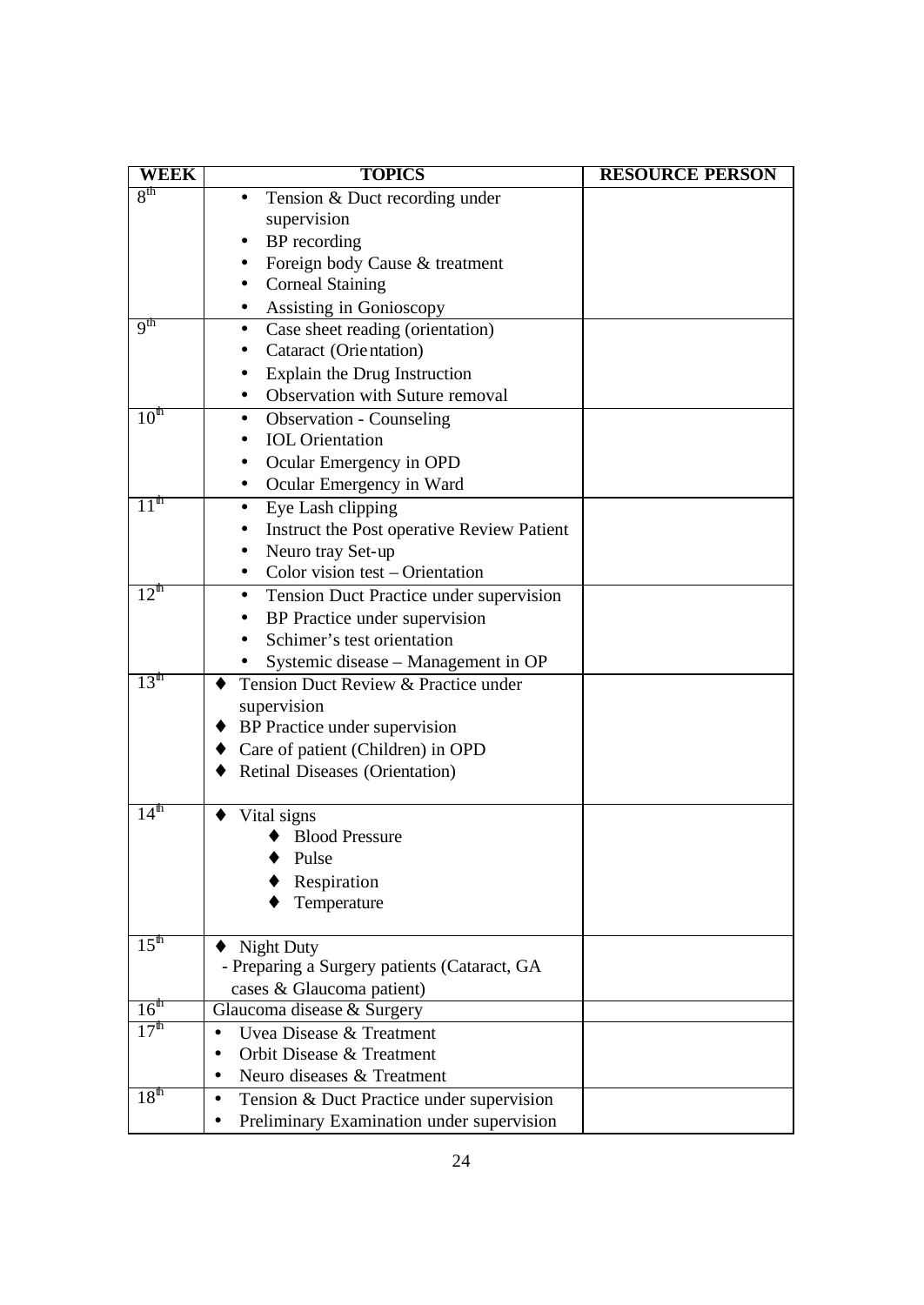| WEEK             | <b>TOPICS</b>                              | <b>RESOURCE PERSON</b> |
|------------------|--------------------------------------------|------------------------|
|                  | Assisting the Doctors in OPD               |                        |
|                  | Final Examination under supervision        |                        |
| 19 <sup>th</sup> | <b>Laser Treatment</b>                     |                        |
|                  | - Glaucoma                                 |                        |
|                  | - Retina                                   |                        |
|                  | - IOL (YAG Capsulotomy)                    |                        |
| 20 <sup>m</sup>  | Torch light examination                    |                        |
|                  | Case sheet checking before sending the     |                        |
|                  | patient to the doctors (under supervision) |                        |
|                  | <b>Contact lens</b>                        |                        |
|                  | Ascan $K$ – reading                        |                        |
| $21^{\rm st}$    | injections - IM/IV/Subcutaneous            |                        |
|                  | <b>ECG</b> Recording                       |                        |
|                  | ICU management                             |                        |
| $22^{na}$        | Managing OPD                               |                        |
|                  | - Patient flow in OPD                      |                        |
|                  | <b>Handling Medical Records</b><br>٠       |                        |
| 23 <sup>rd</sup> | Outpatient stock indent                    |                        |
|                  | <b>Medical Indent</b>                      |                        |
|                  | Preliminary History taking                 |                        |
|                  | Problem Solving                            |                        |
| 24 <sup>th</sup> | Tension & Duct - Individual practice       |                        |
|                  | BP Recording - Individual practice         |                        |
|                  | Communication                              |                        |
|                  | Team work with OPD, Camp work & other      |                        |
|                  | department                                 |                        |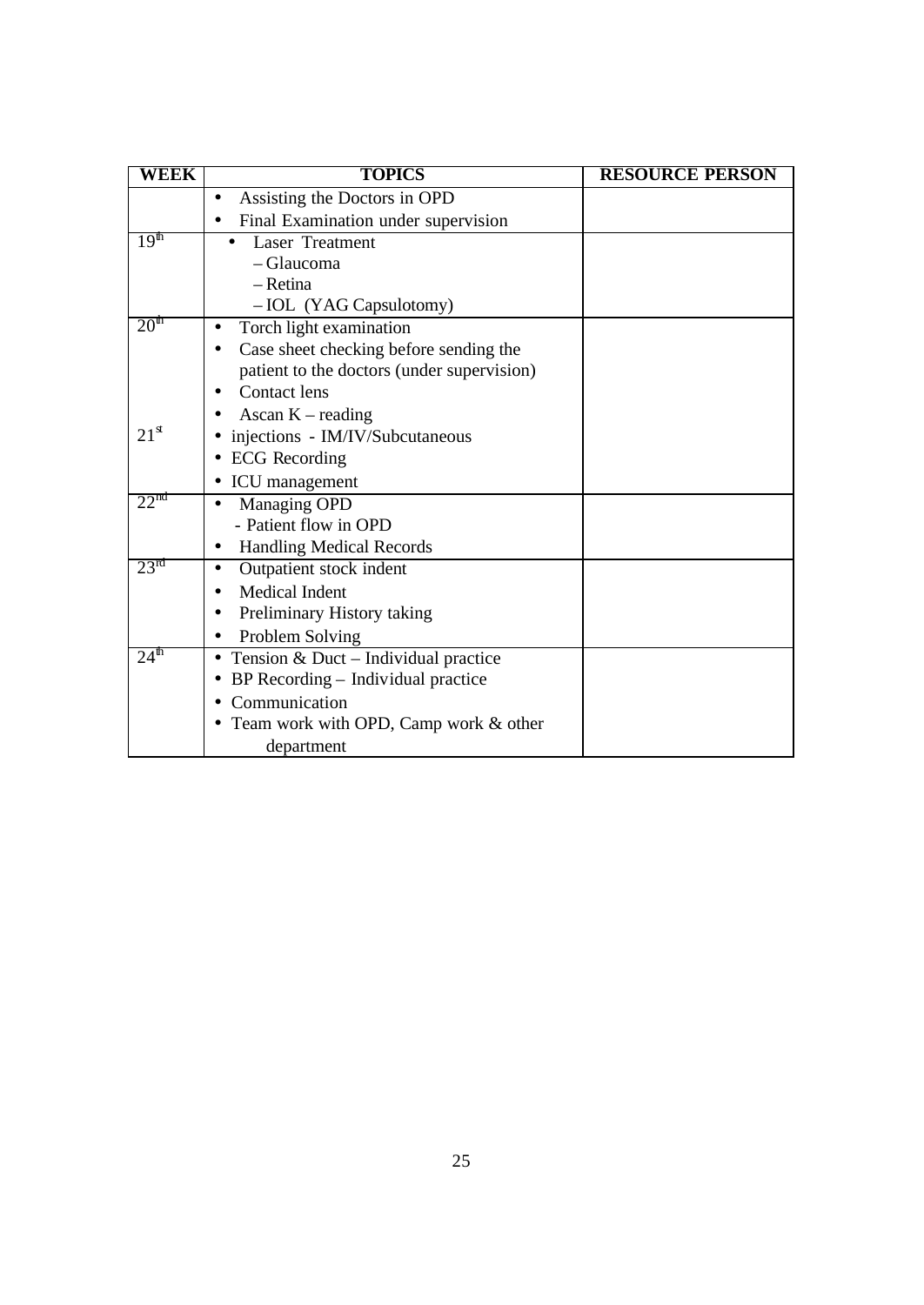# **APPENDIX – 2** *REFRACTION TRAINEES CLASSES*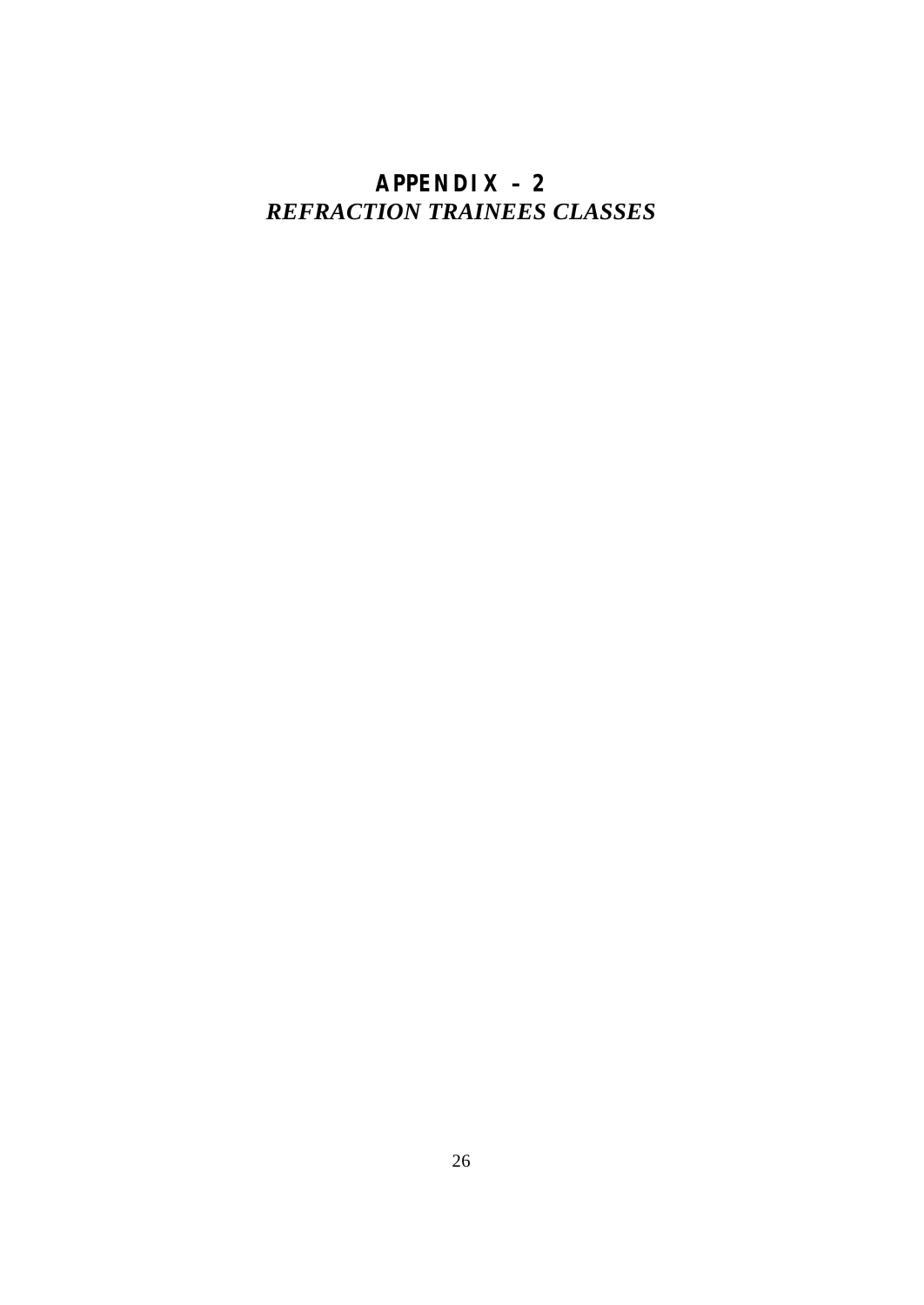# **APPENDIX – 3**

# *WARD TRAINEES CLASSES*

| <b>WEEK</b>     | <b>TOPICS</b>                             | <b>RESOURCE PERSON</b> |
|-----------------|-------------------------------------------|------------------------|
| 1 <sup>st</sup> | Room Orientation types of Rooms           |                        |
|                 | & Room charges (Free, Camp &              |                        |
|                 | Paying)                                   |                        |
| 2 <sup>nd</sup> | Admission & Discharge<br>$\bullet$        |                        |
|                 | Procedures                                |                        |
|                 | Communication & Method of                 |                        |
|                 | receiving the Patient                     |                        |
| 3 <sup>rd</sup> | Introduction to Ward<br>$\bullet$         |                        |
|                 | Instruments and its uses &                |                        |
|                 | Sterilization procedure                   |                        |
|                 | Trolley Set-up                            |                        |
|                 | <b>Dressing Preparation</b>               |                        |
|                 | o Bin Packing                             |                        |
|                 | Wiper making<br>$\circ$                   |                        |
|                 | Pad Cutting<br>$\circ$                    |                        |
|                 | Hand Washing Technique<br>O               |                        |
| 4 <sup>th</sup> | Pharmacology                              |                        |
|                 | <b>General Pharmacology</b>               |                        |
|                 | <b>Ocular Pharmacology</b>                |                        |
|                 | Types of Drugs & uses<br>$\bullet$        |                        |
| 5 <sup>th</sup> | <b>Visual Acuity</b><br>$\bullet$         |                        |
|                 | <b>Intra Ocular Pressure</b>              |                        |
|                 | <b>Lacrimal Duct Patency</b><br>$\bullet$ |                        |
|                 | <b>Blood Pressure Examination</b>         |                        |
|                 | Urine Sugar Examination                   |                        |
| 6 <sup>th</sup> | Read & Understand the Case<br>$\bullet$   |                        |
|                 | sheet                                     |                        |
|                 | Method of Counseling the Patient          |                        |
|                 | for Surgery                               |                        |
|                 | Pre Operative Preparation                 |                        |
|                 | Procedures                                |                        |
|                 | Method of Assisting the Patient in        |                        |
|                 | Ward and Theatre                          |                        |
| 7 <sup>th</sup> | Vital signs                               |                        |
|                 | Pulse<br>$\circ$                          |                        |
|                 | Respiration<br>$\circ$                    |                        |
|                 | Temperature<br>O                          |                        |
|                 | <b>Blood Pressure</b><br>$\circ$          |                        |
|                 | <b>ECG</b> recording                      |                        |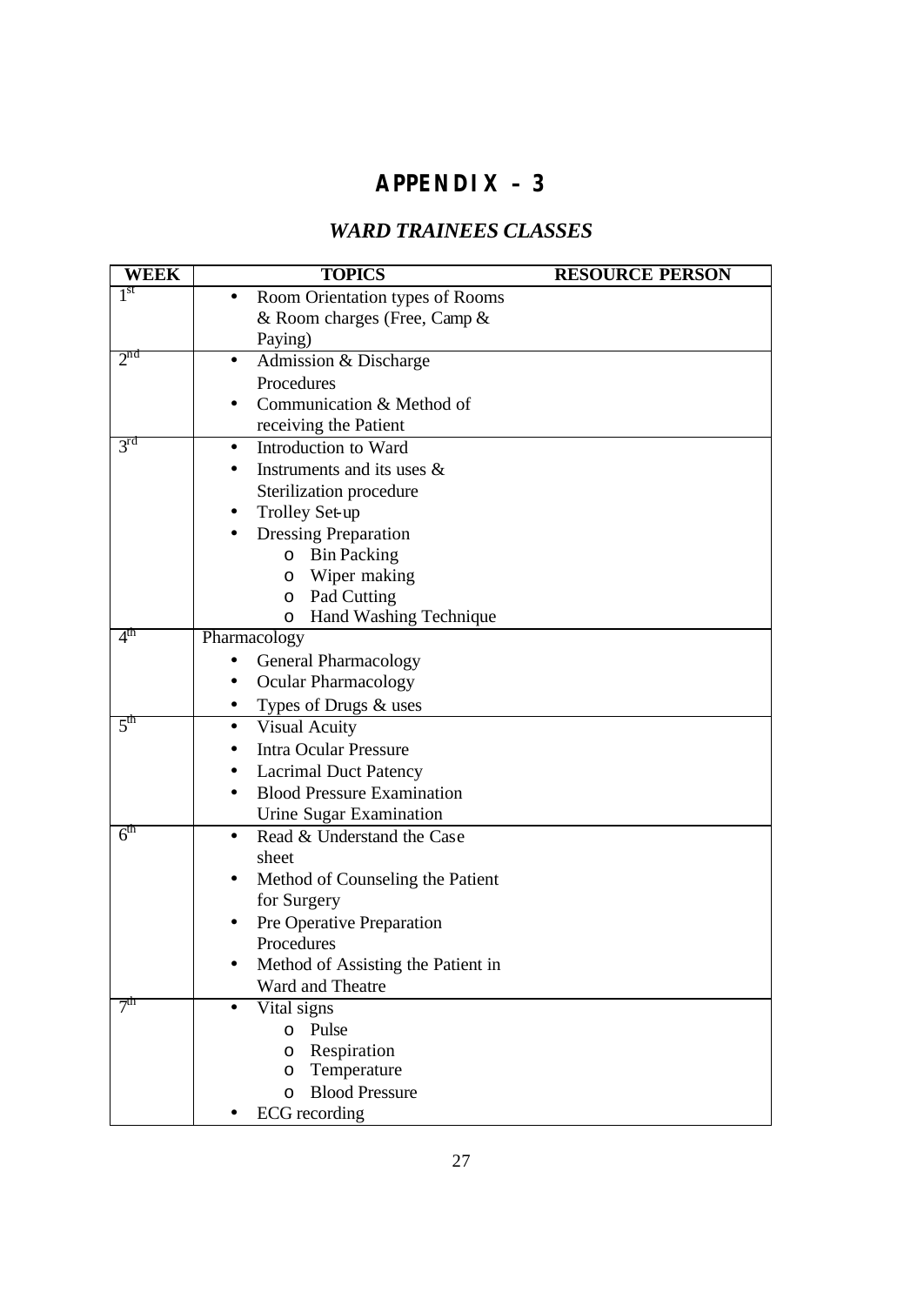| <b>WEEK</b>      | <b>TOPICS</b>                            | <b>RESOURCE PERSON</b> |
|------------------|------------------------------------------|------------------------|
| 8 <sup>th</sup>  | Intensive Care Unit Room & its           |                        |
|                  | set-up                                   |                        |
|                  | Importance of GA and its                 |                        |
|                  | application in Ocular surgery            |                        |
|                  | Method of Preparing the Patient<br>٠     |                        |
|                  | for GA Investigation in GA &             |                        |
|                  | Complications                            |                        |
| q <sup>th</sup>  | Method of Pre operative Preparation of   |                        |
|                  | the patient (Cataract & Glaucoma)        |                        |
|                  | Pre-operative counseling<br>O            |                        |
|                  | procedures                               |                        |
|                  | o History Taking                         |                        |
|                  | o Investigation                          |                        |
|                  | Drug Administration<br>O                 |                        |
|                  | Special counseling in ward<br>O          |                        |
|                  | o Procedure of Pre-operative             |                        |
|                  | preparation                              |                        |
|                  | <b>Instillation of Eye Drops</b><br>O    |                        |
| 10 <sup>m</sup>  | <b>High Risk Cases (Orientation)</b>     |                        |
|                  | Asthma<br>$\circ$                        |                        |
|                  | Diabetes Mellitus<br>$\circ$             |                        |
|                  | <b>Hyper Tension</b><br>O                |                        |
|                  | Cardiac<br>O                             |                        |
| 11 <sup>th</sup> | First Aid in Emergencies (Orientation)   |                        |
|                  | Oxygen pulsator<br>O                     |                        |
|                  | Nebulizer<br>O                           |                        |
|                  | <b>ECG Monitoring</b><br>O               |                        |
|                  | o Blood Sugar Investigation              |                        |
| 12 <sup>th</sup> | Post operative counseling method         |                        |
|                  | Method of Patient care after the         |                        |
|                  | Operation                                |                        |
|                  | <b>Instructions to Patient regarding</b> |                        |
|                  | visit of the Doctor                      |                        |
|                  | Assisting the Doctors in Ward            |                        |
|                  | Rounds                                   |                        |
|                  | Method of Cleaning the Eye               |                        |
|                  | Bandage tying & Untying                  |                        |
|                  | Assisting in Slit Lamp                   |                        |
| 13 <sup>th</sup> | Post Operative Complication              |                        |
|                  | Post operative Specialty                 |                        |
|                  | Counseling                               |                        |
|                  | Appointment Procedure & its              |                        |
|                  | importance                               |                        |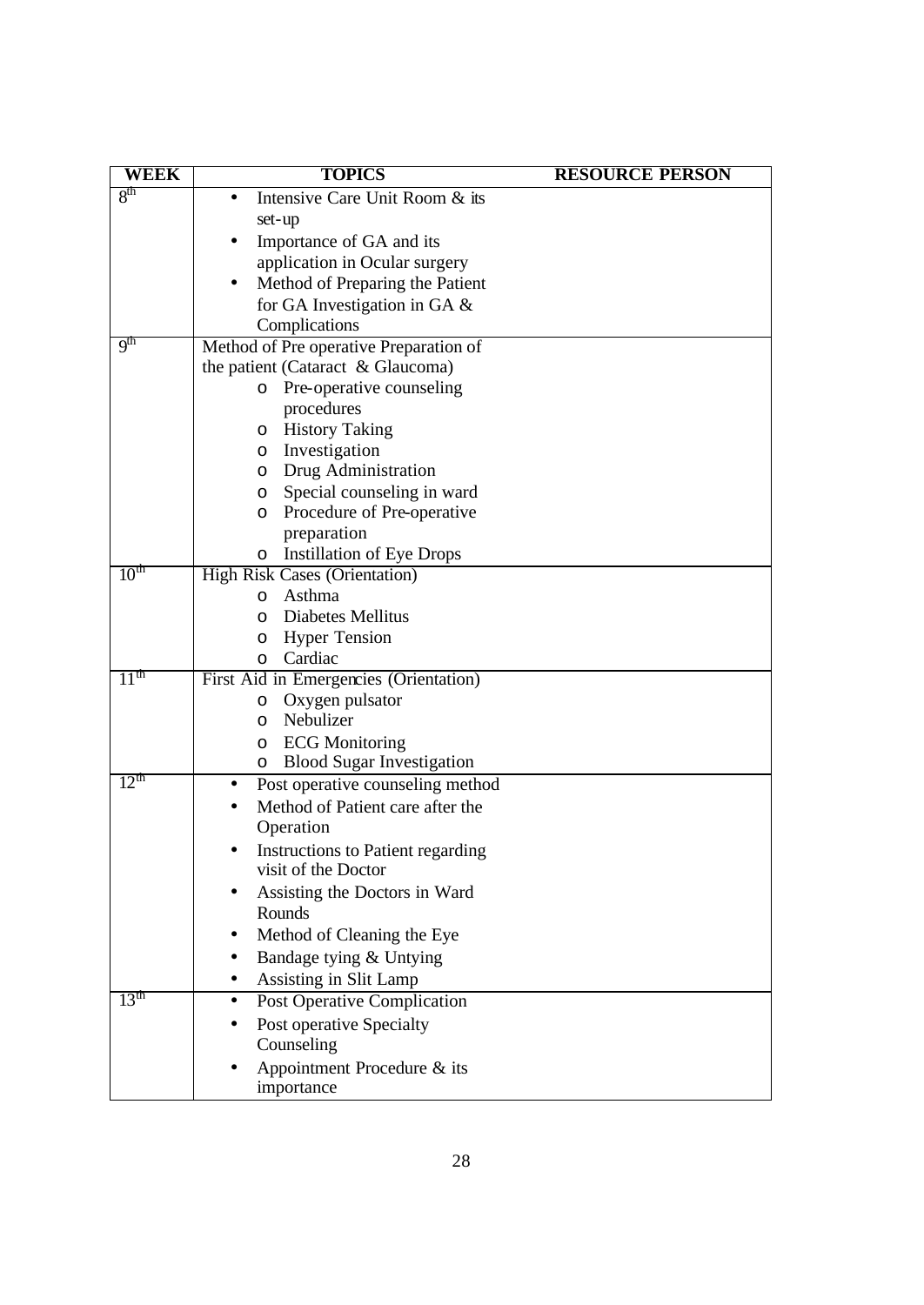| <b>WEEK</b>      | <b>TOPICS</b>                     | <b>RESOURCE PERSON</b> |
|------------------|-----------------------------------|------------------------|
| $14^{\text{th}}$ | Retina                            |                        |
|                  | <b>Diseases</b>                   |                        |
|                  | Treatment & Types                 |                        |
|                  | <b>History Taking</b>             |                        |
|                  | Investigations                    |                        |
|                  | Drug Administration               |                        |
|                  | Counseling Pre & Post Operative)  |                        |
|                  | Method of Positioning the Patient |                        |
| 15 <sup>th</sup> | Cornea                            |                        |
|                  | <b>Diseases</b>                   |                        |
|                  | Treatment & Types                 |                        |
|                  | Investigations                    |                        |
|                  | Drug Administration               |                        |
|                  | Counseling Pre & Post Operative)  |                        |
|                  | Method of Positioning the Patient |                        |
| $16^{\text{th}}$ | Orbit                             |                        |
|                  | Diseases                          |                        |
|                  | Treatment & Types                 |                        |
|                  | Investigations                    |                        |
|                  | Drug Administration               |                        |
|                  | Counseling Pre & Post Operative)  |                        |
|                  | Method of Positioning the Patient |                        |
| 17 <sup>th</sup> | <b>Night Duty</b>                 |                        |
|                  | Roles & Responsibilities          |                        |
|                  | Emergencies (Ocular, General like |                        |
|                  | injuries)                         |                        |
|                  | Duties like Eye Ball receiving    |                        |
| 18 <sup>th</sup> | Day Care Procedures               |                        |
|                  | Day Care Counseling Methods       |                        |
|                  | Charges for Day Care              |                        |
|                  | Pre operative investigations      |                        |
|                  | Drug Administration               |                        |
|                  | Post operative review $\&$        |                        |
|                  | Appointments                      |                        |
| 19 <sup>th</sup> | Lab Investigations (Orientation)  |                        |
|                  | Normal Blood Sugar Level          |                        |
|                  | Normal Haemoglobin levels         |                        |
|                  | TC / DC/ESR                       |                        |
|                  | <b>Blood Group</b>                |                        |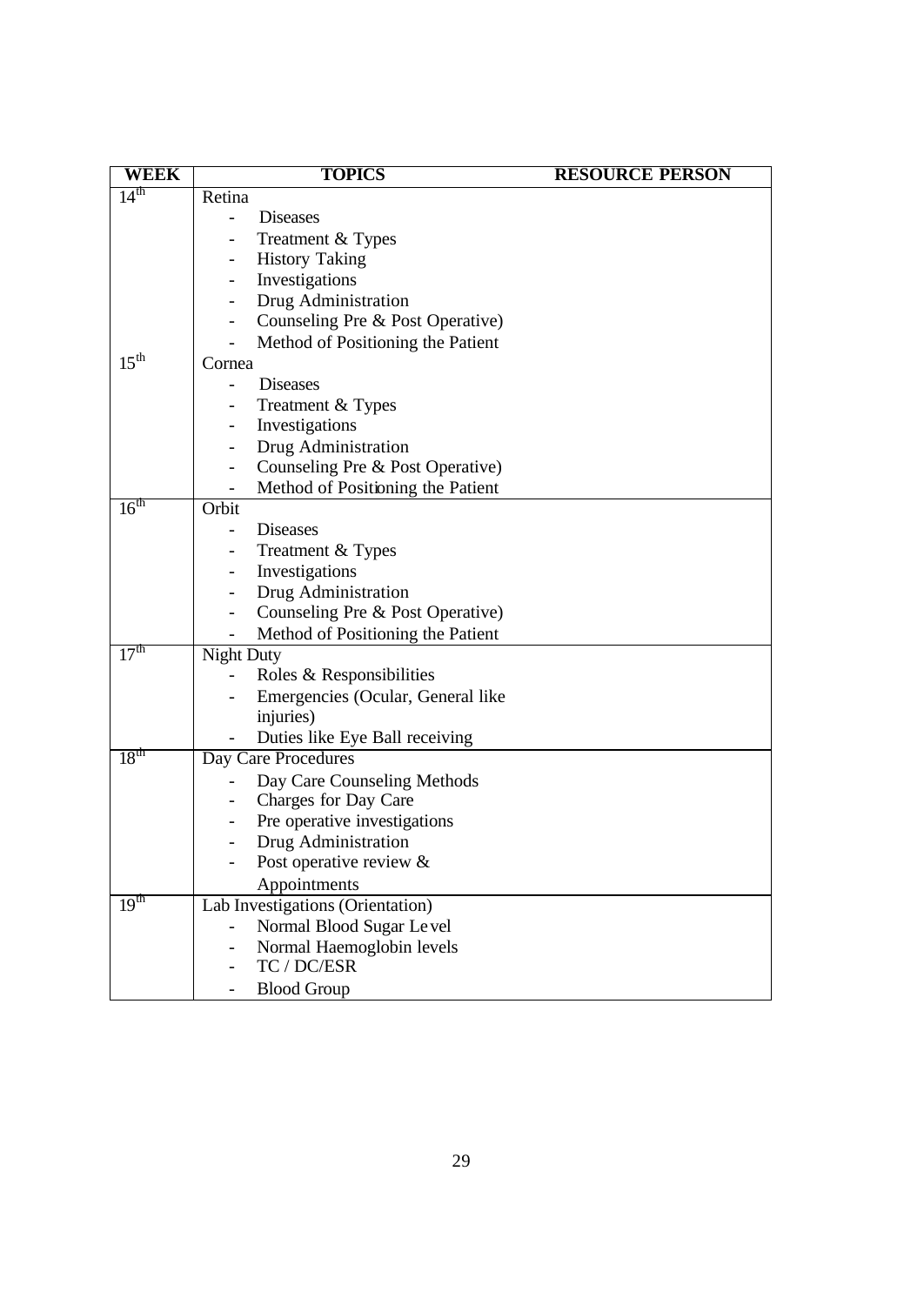| <b>WEEK</b>      | <b>TOPICS</b>                         | <b>RESOURCE PERSON</b> |
|------------------|---------------------------------------|------------------------|
| 20 <sup>th</sup> | Injections                            |                        |
|                  | Drug Abbreviations &                  |                        |
|                  | measurement                           |                        |
|                  | Drug Administration procedures        |                        |
|                  | through IV/IM/Subcutaneous            |                        |
|                  | Drug Side effects                     |                        |
|                  | Types of Drugs and its                |                        |
|                  | administration                        |                        |
| $21^{\rm st}$    | Preparation of Discharge Cases to the |                        |
|                  | Ophthalmologist                       |                        |
| $22^{nd}$        | Case Sheet preparation / Writing      |                        |
|                  | <b>Ward Administration</b>            |                        |
|                  | <b>Infection Control</b>              |                        |
|                  | Stock checking<br>Ξ.                  |                        |
|                  | <b>Stock Maintenance</b>              |                        |
|                  | <b>Instrument Maintenance</b>         |                        |
|                  | Record Keeping                        |                        |
|                  | o Register maintenance                |                        |
|                  | Case sheet maintenance<br>$\circ$     |                        |
|                  | Indent register<br>$\circ$            |                        |
|                  | maintenance                           |                        |
|                  | Admission & Discharge<br>$\circ$      |                        |
|                  | (Data Entry in computer)              |                        |
|                  | o Night Duty Register                 |                        |
|                  | <b>Review Registers</b><br>$\circ$    |                        |
|                  | <b>Patient Suggestion</b><br>$\circ$  |                        |
|                  | Register                              |                        |
| $23^{\text{rd}}$ | Review of Classes & Presentations     |                        |
| 24 <sup>th</sup> | Review of Classes, Presentations &    |                        |
|                  | Evaluation                            |                        |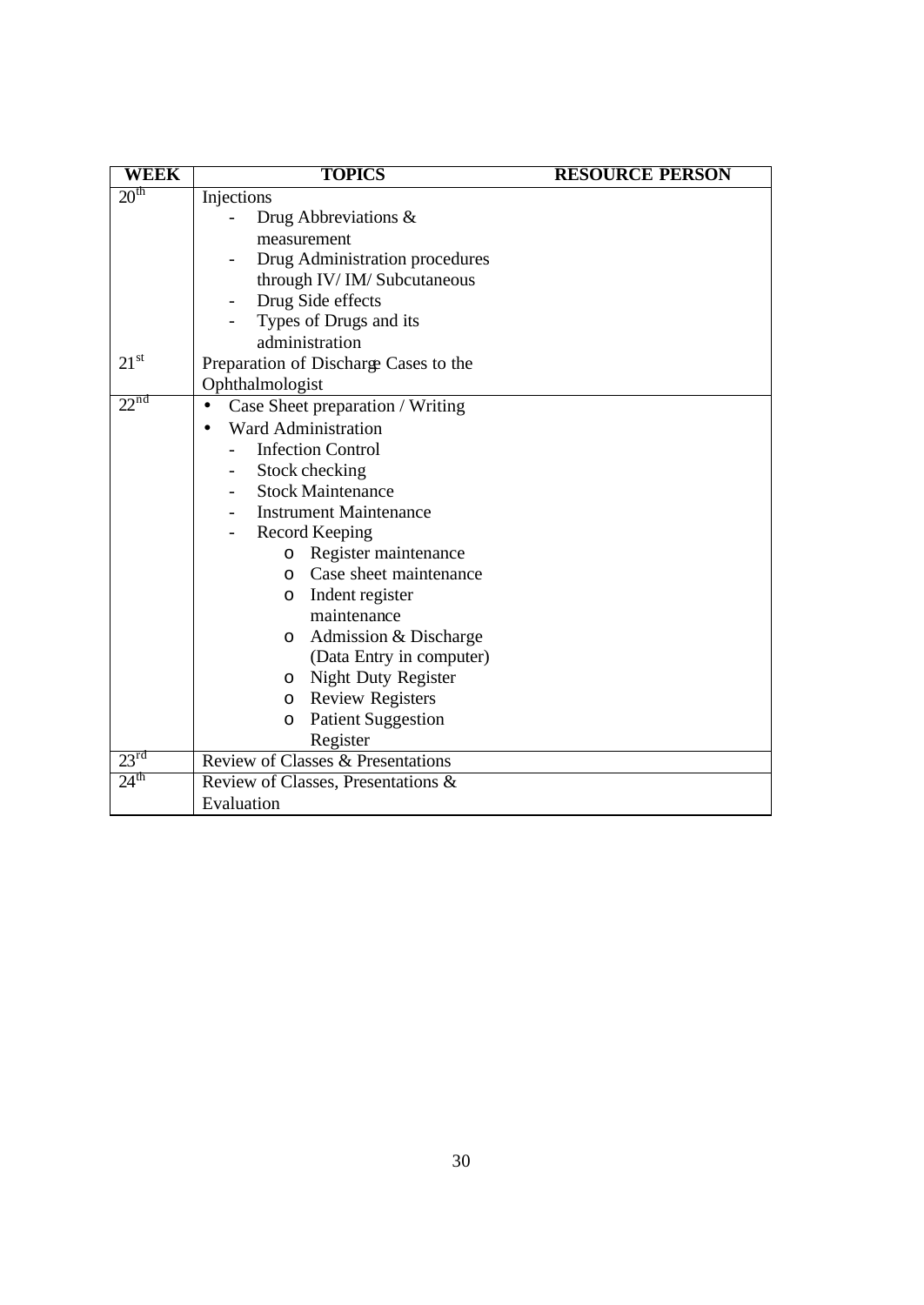| Week            | <b>Activity</b>                                                                                                                                                                                                                                                                                                                                                                     | <b>Resource Person</b> | <b>Date</b> |
|-----------------|-------------------------------------------------------------------------------------------------------------------------------------------------------------------------------------------------------------------------------------------------------------------------------------------------------------------------------------------------------------------------------------|------------------------|-------------|
| 1 <sup>st</sup> | Operation theatre<br>$\bullet$<br>orientation<br>Important behaviors in the<br>Operation theatre<br><b>Importance of Theatre</b><br>dressing (Mask, Cap etc.)<br>and method of wearing it<br>Importance of Hand and<br>Leg washing and<br>Cleanliness in theatre                                                                                                                    |                        |             |
| 2 <sup>nd</sup> | Method of assisting the<br>$\bullet$<br>patient from Ward to<br>Theatre.<br>Importance and Method of<br>cleaning the patient's<br>Face, Leg and Hands.<br>Method of helping the<br>patient to lie on the bed<br>and putting on the cap and<br>socks for the surgery.<br>Method of communicating<br>and clarifying patient's<br>doubts.<br>Importance and method of<br>sterilization |                        |             |
| 3 <sup>rd</sup> | Wiper preparation method<br>& Practice wiper<br>preparation<br>Orientation to Block room<br>and its activities<br>Orientation-Case sheet<br>reading<br>Drugs used for dilatation<br>and constriction of the<br>pupil.<br>Method of Instillation of<br>Drops and communicating<br>it to the patient                                                                                  |                        |             |

# **APPENDIX – 4**

# *Operation Theatre Trainees Classes*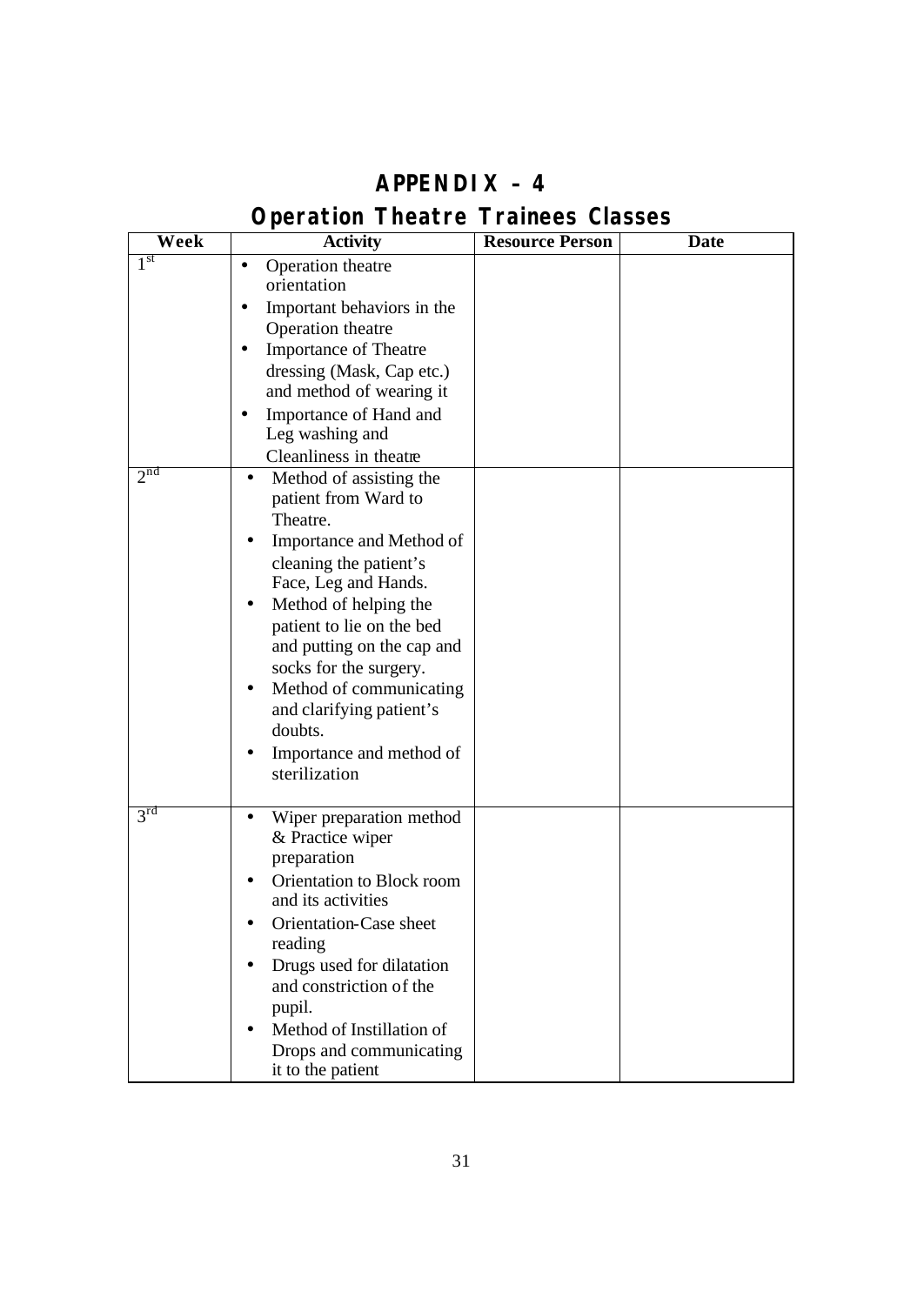| Week            | <b>Activity</b>                                                                                                                                                                                                                                                                                                                                                                                    | <b>Resource Person</b> | <b>Date</b> |
|-----------------|----------------------------------------------------------------------------------------------------------------------------------------------------------------------------------------------------------------------------------------------------------------------------------------------------------------------------------------------------------------------------------------------------|------------------------|-------------|
| 4 <sup>th</sup> | Importance of dilating and<br>Constricting the pupil and<br>identification of patient for<br>dilating and constriction of<br>the pupil<br>Drugs used in<br>administering block and its<br>effect on the patient $-$<br>orientation<br>Method of mixing<br>Xylocaine+adrenaline+Hyl<br>ase and its uses<br>Types of Block used in<br>Ocular Treatment and its<br>quantity for application.          |                        |             |
| 5 <sup>th</sup> | <b>Orientation to Drugs</b><br>$\bullet$<br>administered in cardiac and<br>BP patient at the time of<br>giving block.<br>Orientation – side effects<br>of administering blocks in<br>some of the patients<br>Orientation - Method of<br>massaging the eye and its<br>effect if the massage is<br>done more.<br>Identifying the patient for<br>massage and not massaging<br>the eye and the reason. |                        |             |
| 6 <sup>tn</sup> | Method of clarifying the<br>doubts of the patient<br>Method of measuring the<br>effect of the block in the<br>patient.<br>Method and use of<br>$\bullet$<br>instilling antibiotic after<br>administering block and<br>the cleaning procedure<br>with Iodine and its use.<br>Method and use of<br>$\bullet$<br>cleaning the needle and<br>instruments after<br>administering the block.             |                        |             |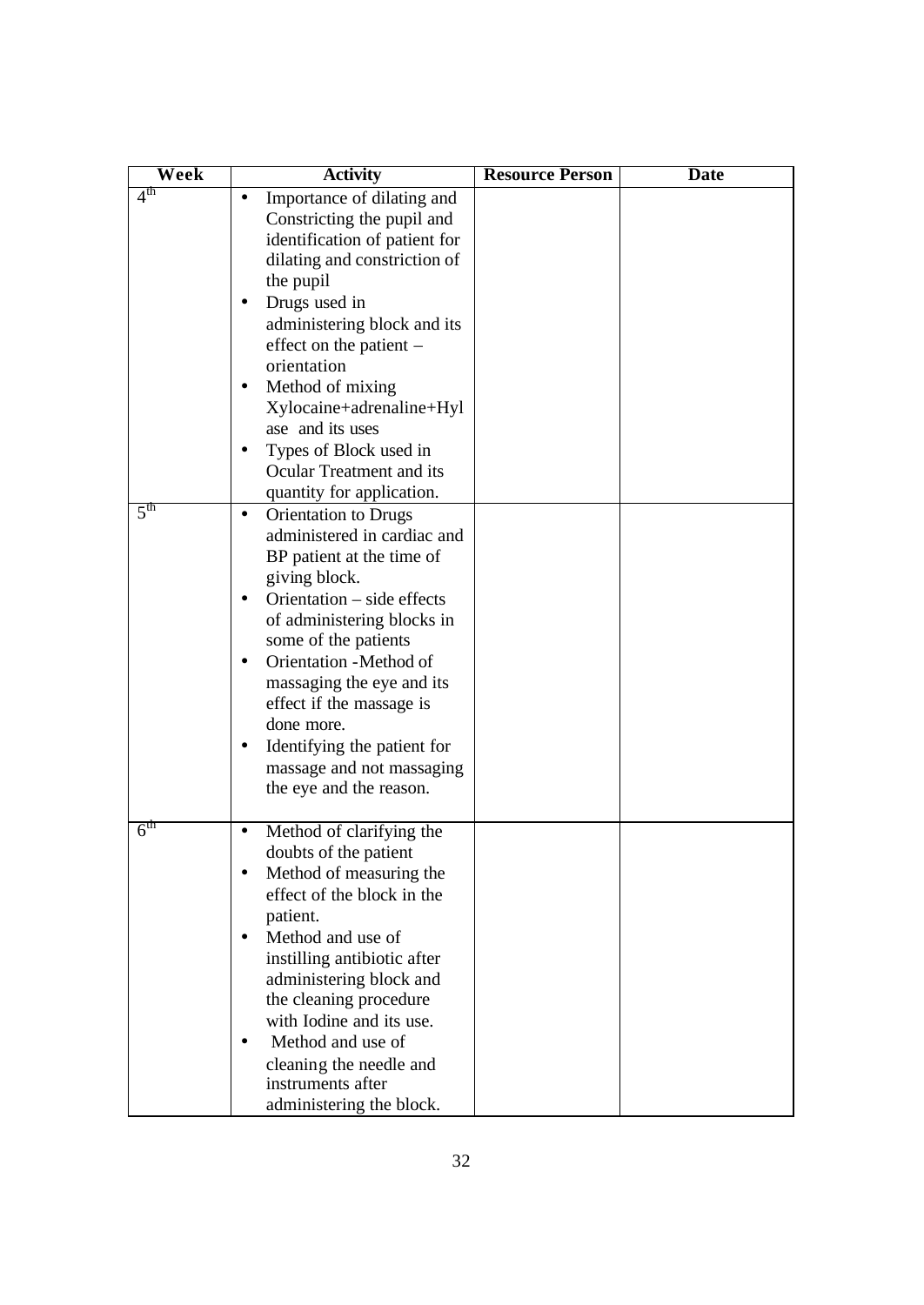| Week            | <b>Activity</b>                                               | <b>Resource Person</b> | <b>Date</b> |
|-----------------|---------------------------------------------------------------|------------------------|-------------|
| 7 <sup>th</sup> | Orientation - Aids and                                        |                        |             |
|                 | Hepatitis diseases                                            |                        |             |
|                 | Method of assisting the<br>$\bullet$                          |                        |             |
|                 | patient to the room after                                     |                        |             |
|                 | surgery                                                       |                        |             |
|                 | Method and importance of<br>$\bullet$                         |                        |             |
|                 | disposing the needle and                                      |                        |             |
|                 | syringes after                                                |                        |             |
|                 | administering block                                           |                        |             |
|                 | Method of preparing the                                       |                        |             |
|                 | Block rooms for the next                                      |                        |             |
|                 | day's surgery                                                 |                        |             |
| 8 <sup>th</sup> |                                                               |                        |             |
|                 | Instruments in the block<br>$\bullet$<br>$room$ – orientation |                        |             |
|                 | Method of Cleaning the                                        |                        |             |
|                 | Block room and its                                            |                        |             |
|                 | importance                                                    |                        |             |
|                 | Video show on Cataract                                        |                        |             |
|                 | surgery                                                       |                        |             |
|                 | Observation – Cataract                                        |                        |             |
|                 | Surgery in the theatre                                        |                        |             |
| 9 <sup>th</sup> | Guidelines about the roles                                    |                        |             |
|                 | and responsibilities of a                                     |                        |             |
|                 | Running nurse before                                          |                        |             |
|                 | entering the theatre                                          |                        |             |
|                 | (case list surgeons)                                          |                        |             |
|                 | Method of carrying the bin<br>$\bullet$                       |                        |             |
|                 | bundles into the                                              |                        |             |
|                 | theatre.                                                      |                        |             |
|                 | Orientation and important                                     |                        |             |
|                 | guidelines about lens,                                        |                        |             |
|                 | sutures and other<br>operation theatre                        |                        |             |
|                 | things.                                                       |                        |             |
|                 | Orientation Use, importance                                   |                        |             |
|                 | and maintenance of                                            |                        |             |
|                 | Theatre equipments                                            |                        |             |
|                 |                                                               |                        |             |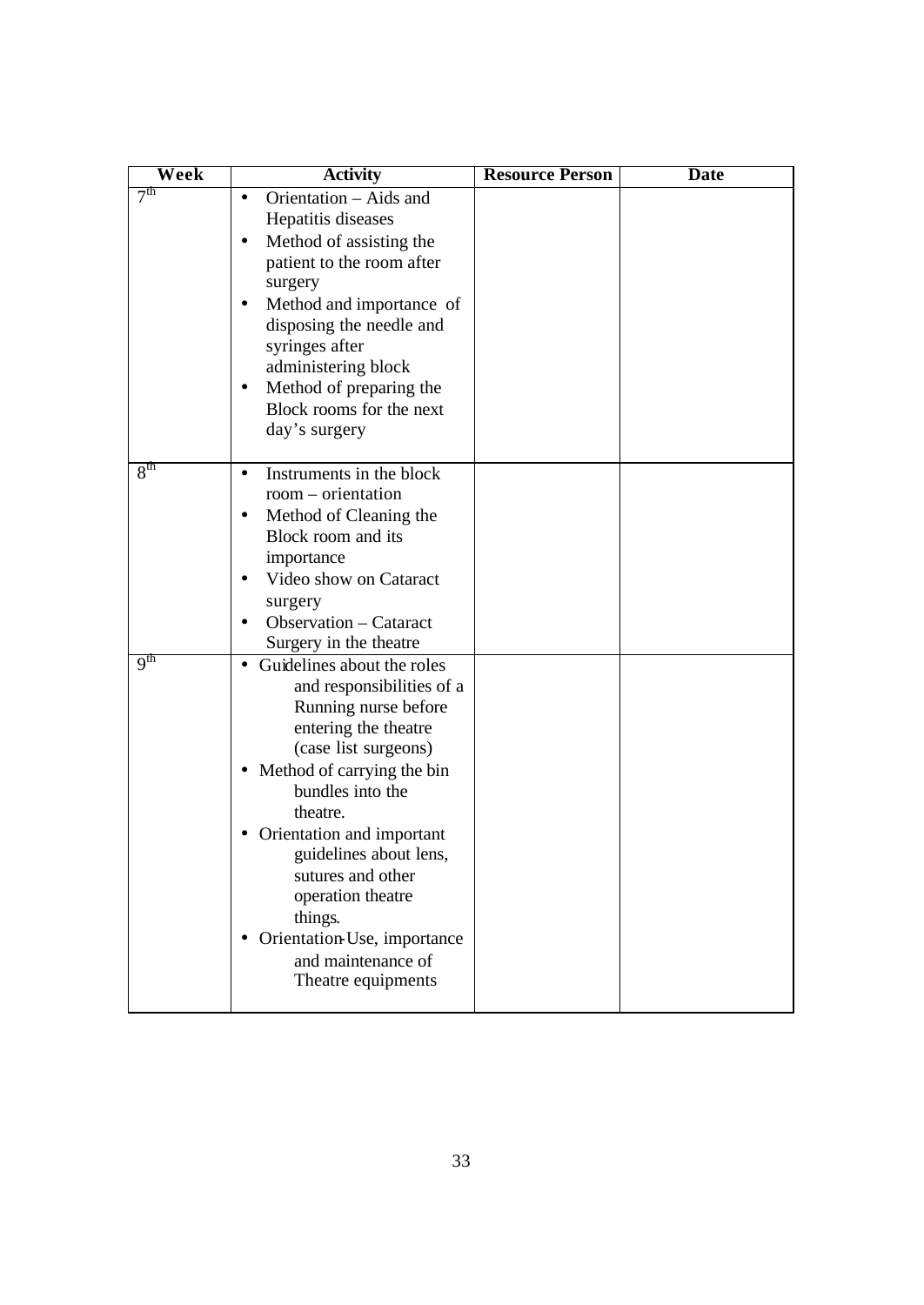| Week                | <b>Activity</b>                                                                                                                                                                                                                                                                                                                                                                                     | <b>Resource Person</b> | <b>Date</b> |
|---------------------|-----------------------------------------------------------------------------------------------------------------------------------------------------------------------------------------------------------------------------------------------------------------------------------------------------------------------------------------------------------------------------------------------------|------------------------|-------------|
| $10^{\text{th}}$    | Orientation about the<br>method of handling Sterile<br>instruments<br>Demonstration of Hand<br>washing and wearing<br>sterile theatre coat.<br>Method of Opening the<br>sterile things for surgery.<br>Method of Hanging the<br>Ringer Lactate IV bottle on<br>the stand and method and<br>importance of pouring<br>Cidex in the handrub<br>technique.                                              |                        |             |
| $11^{\overline{m}}$ | Method of cleaning and<br>$\bullet$<br>sterilizing the room and<br>things in the operation<br>theatre<br>Guidelines to lay the<br>patient on the operation<br>table at the time of surgery<br>Orientation to Aseptic<br>Techniques and methods of<br>cleaning the patient's Eye<br>on the Surgery table.<br>Read the case sheet and<br>explain the details to the<br>Surgeon (Under<br>supervision) |                        |             |
| $12^{\text{th}}$    | Method of shielding,<br>$\bullet$<br>plastering and bandaging<br>the eye after surgery<br>Method of assisting the<br>patient after surgery like<br>removing cap and socks<br>Guidelines to nurses -<br>$\bullet$<br>importance of being alert<br>and active in the operation<br>theatre.<br>Method of cleaning and<br>handling the equipments                                                       |                        |             |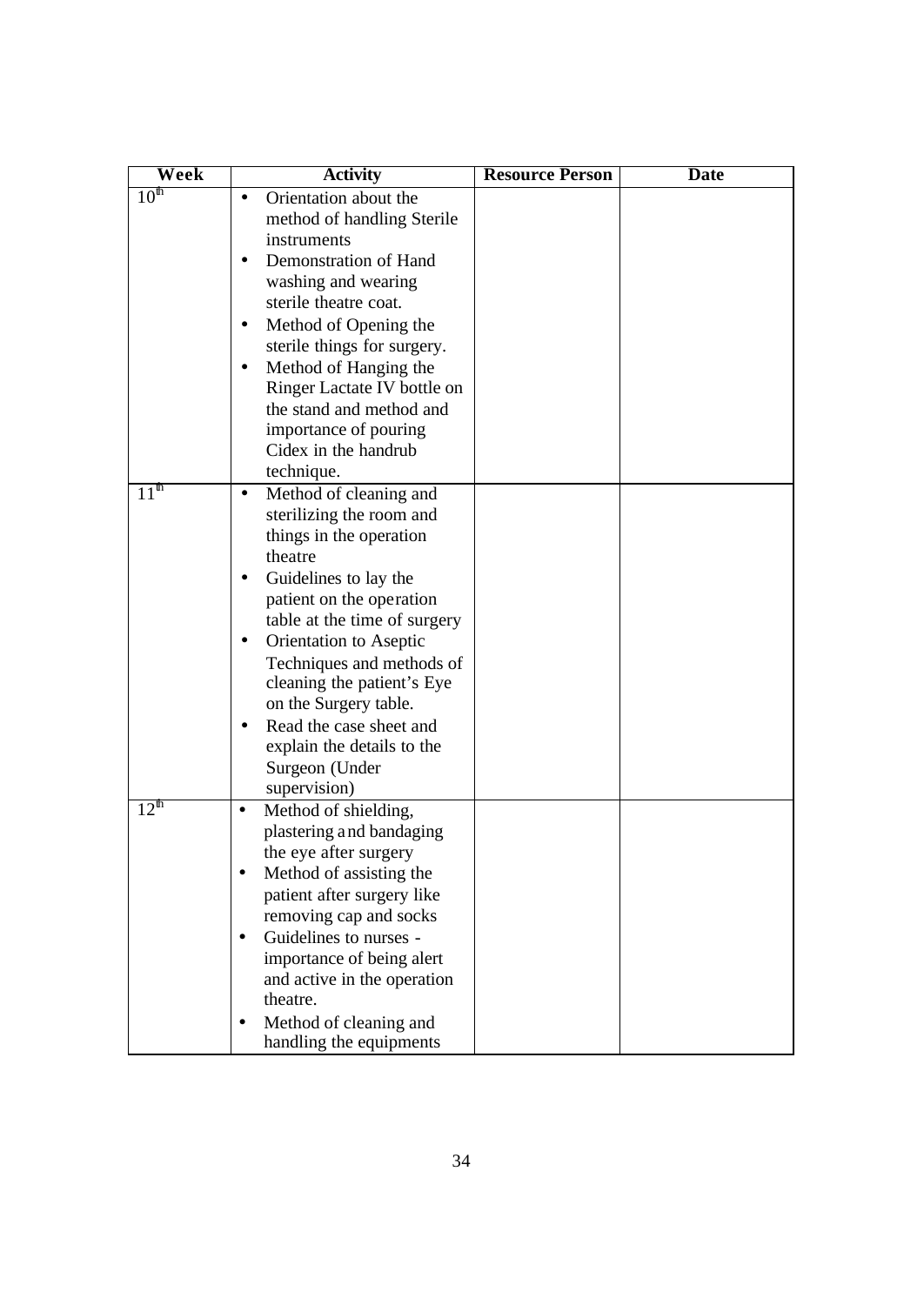| Week                | <b>Activity</b>                      | <b>Resource Person</b> | <b>Date</b> |
|---------------------|--------------------------------------|------------------------|-------------|
| 13 <sup>th</sup>    | • Importance and method of           |                        |             |
|                     | preparing the surgery things         |                        |             |
|                     | for the next day surgery             |                        |             |
|                     | • Method of folding the              |                        |             |
|                     | surgery linen -                      |                        |             |
|                     | Demonstration                        |                        |             |
|                     | Scrubbing, Gowning, and              |                        |             |
|                     | Gloving video show                   |                        |             |
|                     | Hand washing techniques<br>$\bullet$ |                        |             |
|                     | before surgery                       |                        |             |
| $14^{\overline{m}}$ | • Name, use and method of            |                        |             |
|                     | handling of the surgical             |                        |             |
|                     | instruments                          |                        |             |
|                     | • Method and importance of           |                        |             |
|                     | wearing Coat and gloves              |                        |             |
|                     | Demonstrate – Method of              |                        |             |
|                     | wearing Coat and gloves              |                        |             |
|                     | Demonstrate – trolley set-up         |                        |             |
| $15^{\text{th}}$    | Demonstrate – trolley set-           |                        |             |
|                     | up                                   |                        |             |
|                     | Orientation to different             |                        |             |
|                     | types of Ocular Surgeries            |                        |             |
|                     | Method of being sterile in           |                        |             |
|                     | the surgery theatre                  |                        |             |
|                     | Orientation about                    |                        |             |
|                     | complications in ongoing             |                        |             |
|                     | surgery and method of                |                        |             |
|                     | tackling the problems.               |                        |             |
| 16 <sup>m</sup>     | Method of cleaning                   |                        |             |
|                     | instrument and usage of              |                        |             |
|                     | Ultra sonic cleaning                 |                        |             |
|                     | (instru clean and distil             |                        |             |
|                     | water)                               |                        |             |
|                     | Demonstration of                     |                        |             |
|                     | Instrument cleaning                  |                        |             |
|                     | Orientation - Phaco                  |                        |             |
|                     | and Viterectomy                      |                        |             |
|                     | machine and Foldable                 |                        |             |
|                     | lens                                 |                        |             |
|                     | Method of preparing                  |                        |             |
|                     | and handling the Phaco               |                        |             |
|                     | and Vitrectomy<br>machine            |                        |             |
|                     |                                      |                        |             |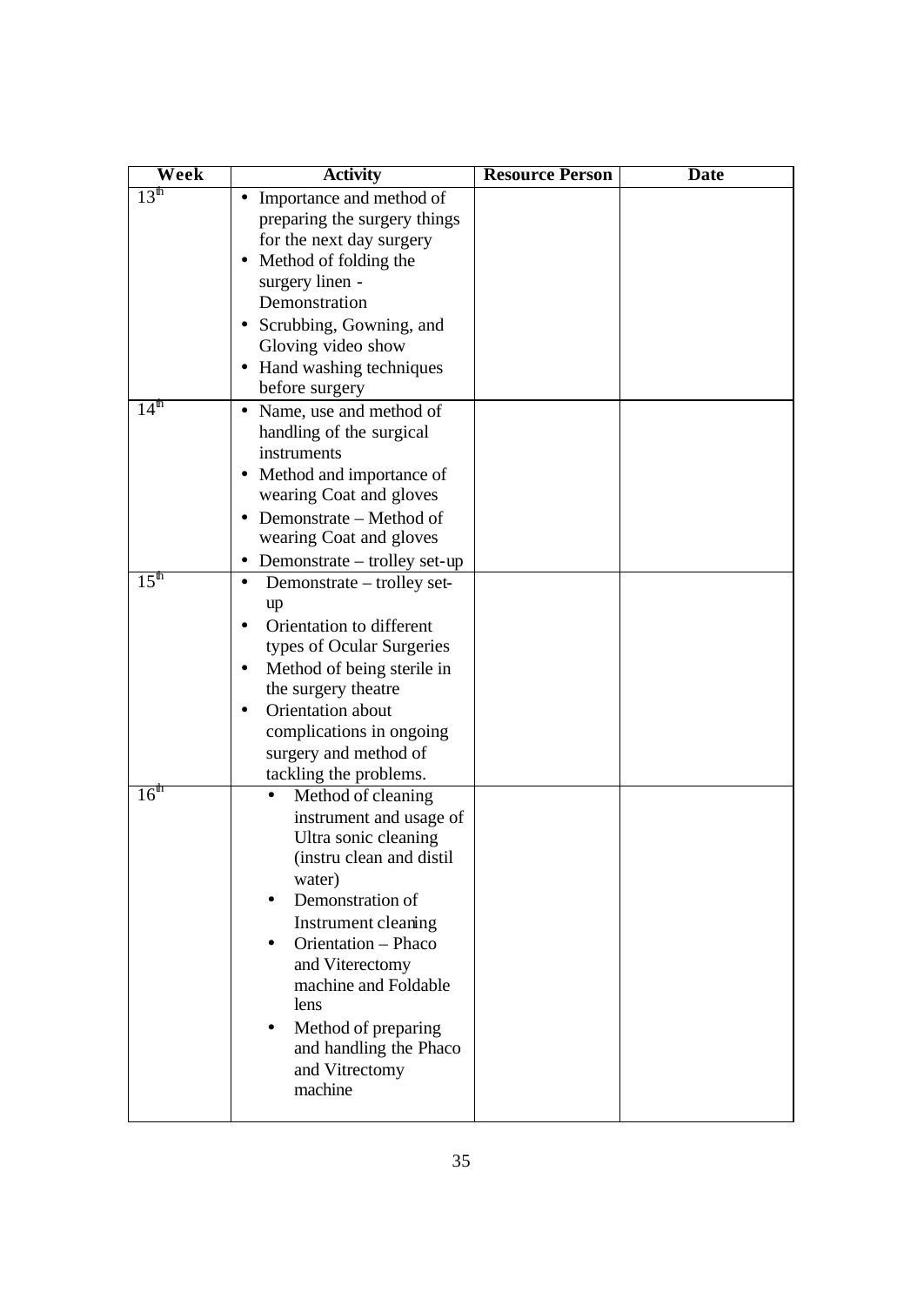| Week                                 | <b>Activity</b>                                                                                                                                                                                                                                                                                                                                                        | <b>Resource Person</b> | <b>Date</b> |
|--------------------------------------|------------------------------------------------------------------------------------------------------------------------------------------------------------------------------------------------------------------------------------------------------------------------------------------------------------------------------------------------------------------------|------------------------|-------------|
| 17 <sup>th</sup><br>18 <sup>th</sup> | Method of choosing<br>$\bullet$<br>instruments for different<br>surgeries<br>Demonstration - Bin<br>$\bullet$<br>packing<br>Demonstration -Method of<br>dressing<br>Method cleaning the<br>operation theatre<br>Orient and Explain :                                                                                                                                   |                        |             |
|                                      | Septic Operation Theatre<br>Explain - Types of surgeries<br>done in Septic operation<br>theatre<br>Roles and responsibilities<br>of a running nurse in Septic<br>operation theatre<br>Instruments used in Septic<br>Operation theatre<br>Demonstrate $&$ Show – the<br>nurses assisting in the<br><b>Septic Operation Theatre</b>                                      |                        |             |
| 19 <sup>m</sup>                      | Orientation :<br>Retina surgery and<br>$\bullet$<br>different types of retinal<br>surgeries done in our<br>hospital<br>Instruments required for<br>Retinal surgery and their<br>Names and other<br>accessories things<br>Assisting the surgeon in<br>Retinal surgeries<br>Complications that occur<br>during retinal surgeries and<br>method of solving the<br>problem |                        |             |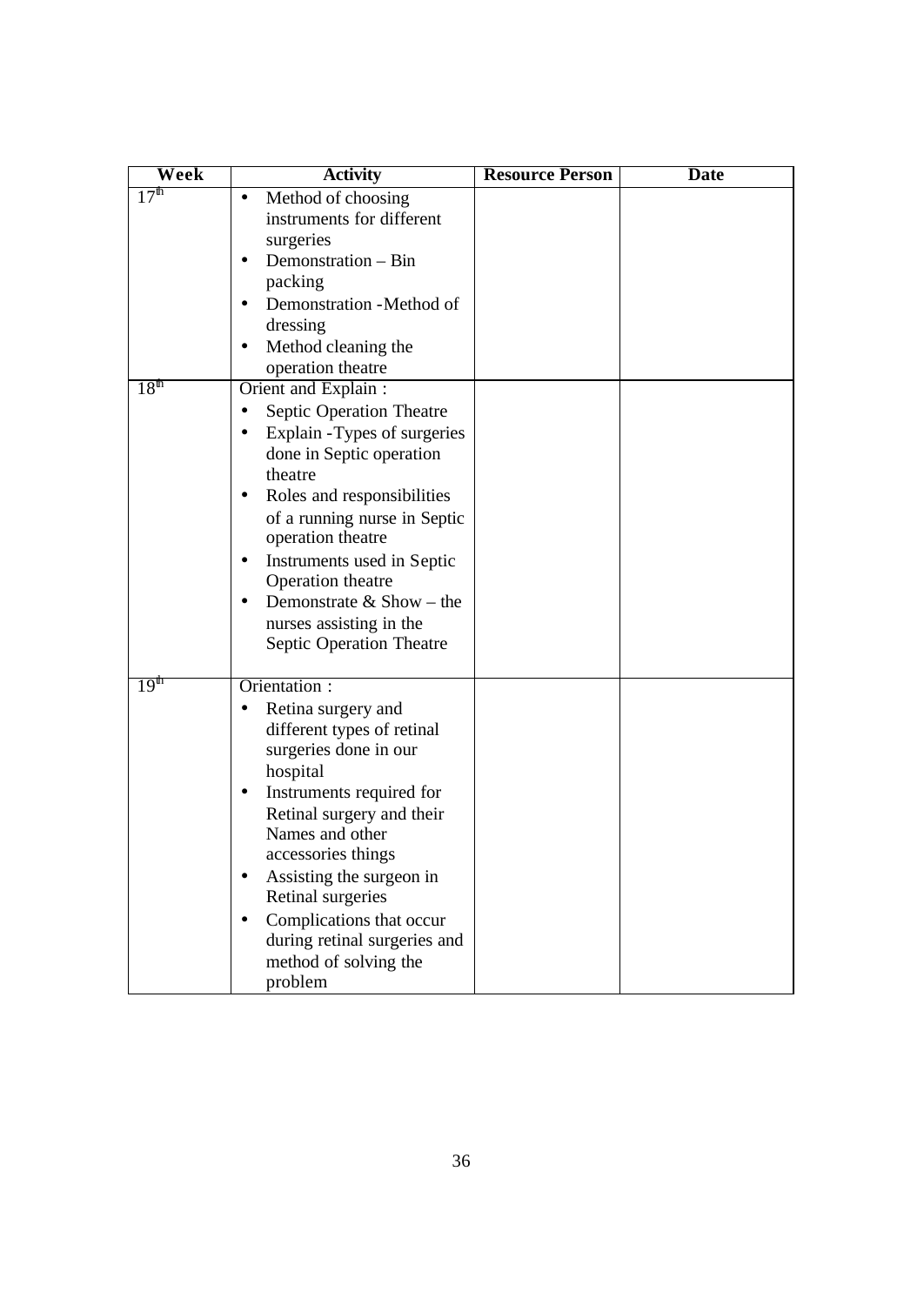| Week             | <b>Activity</b>                               | <b>Resource Person</b> | <b>Date</b> |
|------------------|-----------------------------------------------|------------------------|-------------|
| 20 <sup>th</sup> | Orientation :                                 |                        |             |
|                  | Glaucoma surgery and                          |                        |             |
|                  | different types of                            |                        |             |
|                  | Glaucoma surgeries done                       |                        |             |
|                  | in our hospital                               |                        |             |
|                  | Instruments required for                      |                        |             |
|                  | Glaucoma surgery and                          |                        |             |
|                  | their Names and other                         |                        |             |
|                  | accessories things                            |                        |             |
|                  | Assisting the surgeon in                      |                        |             |
|                  | Glaucoma surgeries                            |                        |             |
|                  | Complications that occur                      |                        |             |
|                  | during Glaucoma surgeries                     |                        |             |
|                  | and method of solving the                     |                        |             |
|                  | problem                                       |                        |             |
| $21^{\rm st}$    | Orientation:                                  |                        |             |
|                  | Cornea surgery and                            |                        |             |
|                  | different types of Corneal                    |                        |             |
|                  | surgeries done in our                         |                        |             |
|                  | hospital                                      |                        |             |
|                  | Instruments required for                      |                        |             |
|                  | Cornea surgery and their                      |                        |             |
|                  | Names and other                               |                        |             |
|                  | accessories things                            |                        |             |
|                  | Assisting the surgeon in                      |                        |             |
|                  | Corneal surgeries<br>Complications that occur |                        |             |
|                  | during Corneal surgeries                      |                        |             |
|                  | and method of solving the                     |                        |             |
|                  | problem                                       |                        |             |
| $22^{\text{nd}}$ | Orientation:                                  |                        |             |
|                  | Squint surgery and                            |                        |             |
|                  | different types of surgeries                  |                        |             |
|                  | done in our hospital                          |                        |             |
|                  | Instruments required for                      |                        |             |
|                  | Squint Surgery and their                      |                        |             |
|                  | Names and other                               |                        |             |
|                  | accessories things                            |                        |             |
|                  | Assisting the surgeon in                      |                        |             |
|                  | Squint surgeries                              |                        |             |
|                  | Complications that occur                      |                        |             |
|                  | during Squint surgeries and                   |                        |             |
|                  | method of solving the                         |                        |             |
|                  | problem                                       |                        |             |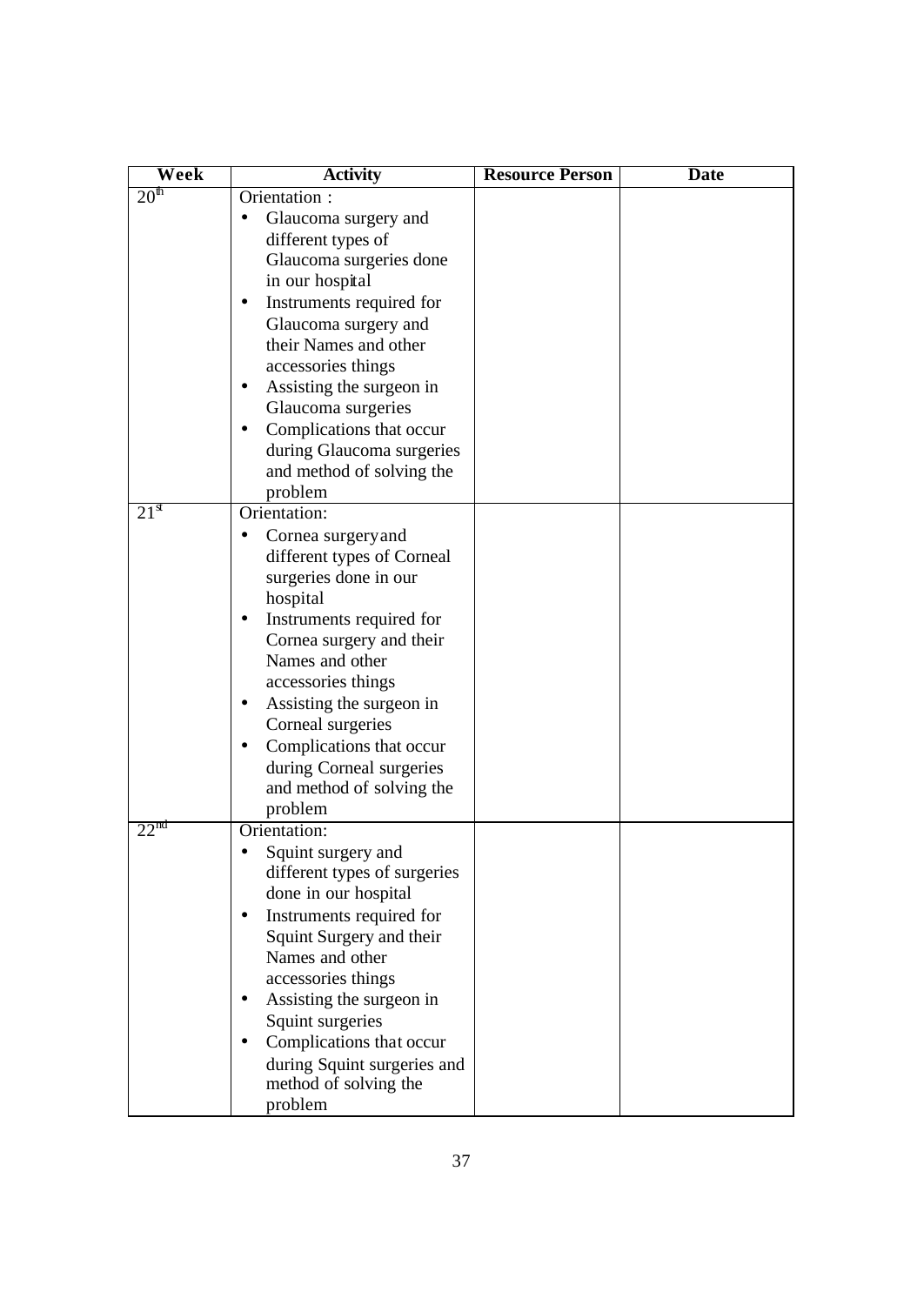| Week             | <b>Activity</b>                                                                                                                                                                                                                                                                                                                              | <b>Resource Person</b> | <b>Date</b> |
|------------------|----------------------------------------------------------------------------------------------------------------------------------------------------------------------------------------------------------------------------------------------------------------------------------------------------------------------------------------------|------------------------|-------------|
| $23^{\text{rd}}$ | Orientation:<br>Orbit surgery and different<br>types of Orbit surgeries<br>done in our hospital<br>Instruments required for<br>Orbit surgery and their<br>Names and other<br>accessories things<br>Assisting the surgeon in<br>Orbit surgeries<br>Complications that occur<br>during Orbit surgeries and<br>method of solving the<br>problem |                        |             |
| $24^{\text{th}}$ | Orientation & Demonstration<br>Vital signs - BP,<br>Temperature<br>ECG checking and its<br>importance<br>Drugs in the ICU<br>ICU Drugs and its<br>$\bullet$<br>administration in different<br>emergencies                                                                                                                                    |                        |             |

#### **4 – 10 months**

#### **Block room Nurse:-**

- 1. Cleaning the OT (Block room, preparation room)
- 2. Importance of Hand Washing
- 3. Checking the medicine for block room according to patient flow
- 4. Preparation of ocular dressing and sterilization
- 5. Trolley set-up for local anesthesia
- 6. Prepare the patient for local anesthesia. Applying cap & Bandage and overshoe
- 7. Receive the patient from ward and make in comfortable
- 8. Checking of patients various types case sheets
- 9. Instillation of eye drops (antibiotic only)
- 10. Checking dilation of pupil
- 11. Assist the doctor in block room
- 12. Massaging the patient (indication, contra indication for massage)
- 13. Identification of ocular and general problem seen the doctors guidance and follow
- 14. Checking the block and cleaning with Iodine
- 15. Preparation of patient for injection, IV Mannitol things
- 16. Make the patients to void (Urination freely)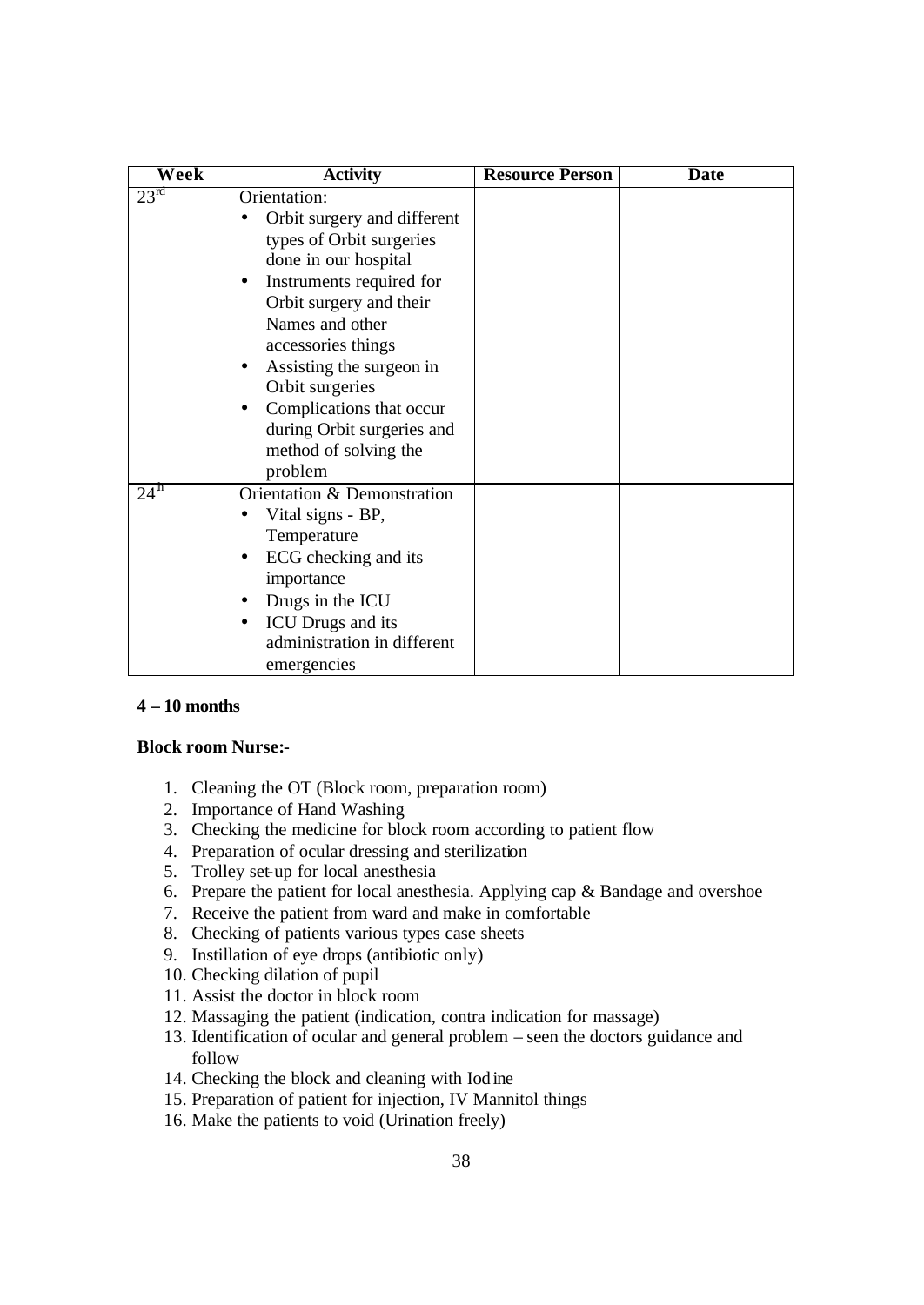17. Explain about the medicine

18. Transportation of patient from OT to ward (By wheelchair or stretcher)

19. Patient should be transfused to ward by stretcher

20.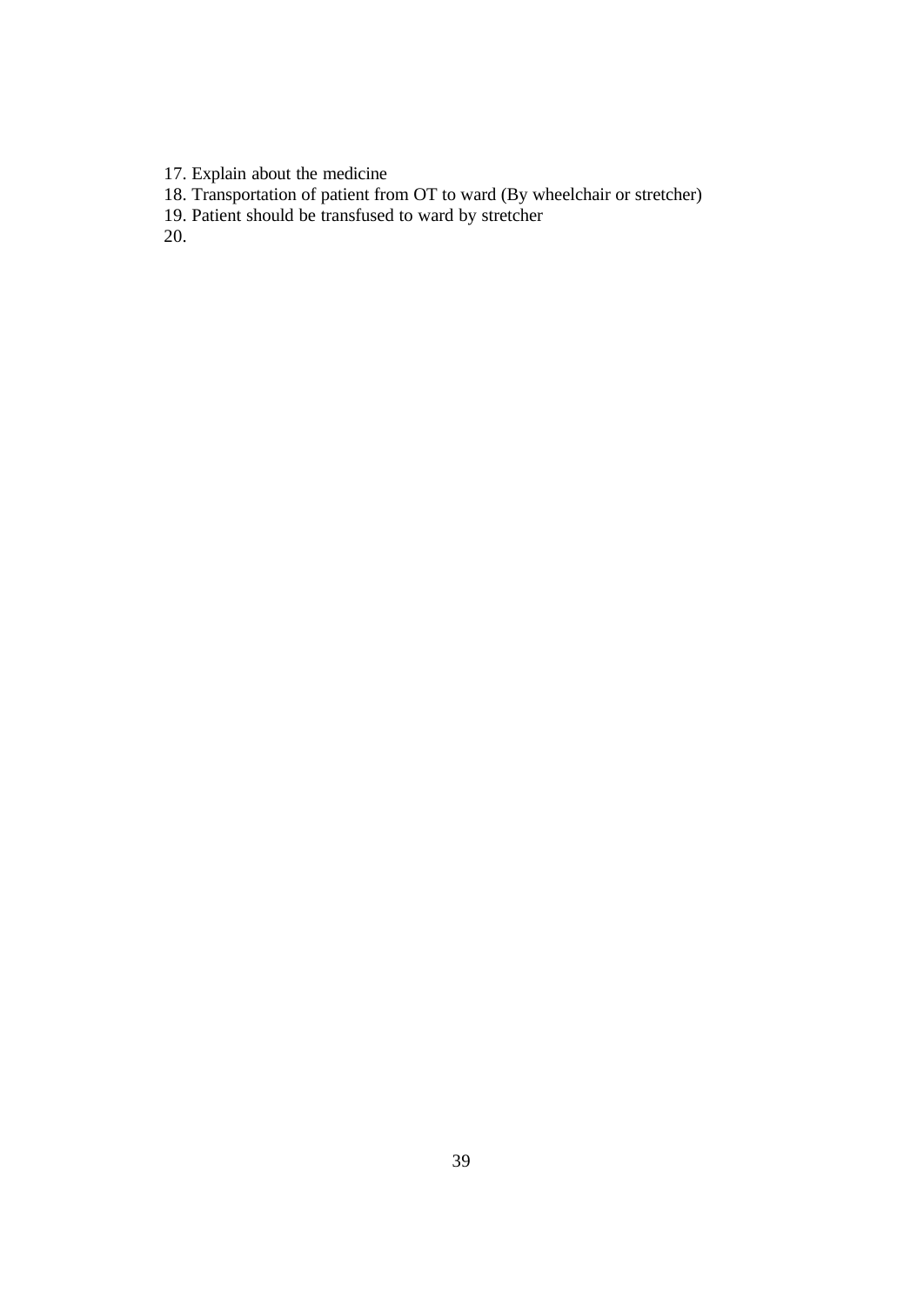# **1. APPENDIX – 5** *Counseling Trainees Classes*

| <b>Month</b>     | <b>Activity</b>                                       | <b>Resource Person</b> |
|------------------|-------------------------------------------------------|------------------------|
| 1 <sup>st</sup>  | <b>Orientation to Counseling</b>                      |                        |
| 2 <sup>nd</sup>  | Observation - Postings in each counseling unit for 2  |                        |
|                  | weeks                                                 |                        |
|                  | Teach - Medical terminologies & Spellings             |                        |
| 3 <sup>rd</sup>  | Review - Observation / Orientation                    |                        |
| $4^{\text{th}}$  | Ocular conditions, treatment & Diagnosis Techniques   |                        |
| 5 <sup>th</sup>  | Observation - Pre operative counseling (Free)         |                        |
| 6 <sup>th</sup>  | Pre-Operative counseling done under Supervision       |                        |
| 7 <sup>th</sup>  | <b>Observation – Post Operative Counseling (Free)</b> |                        |
| 8 <sup>th</sup>  | Post Operative Counseling done under observation      |                        |
| 9 <sup>th</sup>  | <b>Observations in Camp</b>                           |                        |
| 10 <sup>th</sup> | One day camp – Practice counseling under observation  |                        |
| 11 <sup>th</sup> | 1 month posting in the specialty clinics              |                        |
| $12^{th}$        | Counseling done under observation                     |                        |
| 13 <sup>th</sup> | <b>Independent Counseling</b>                         |                        |